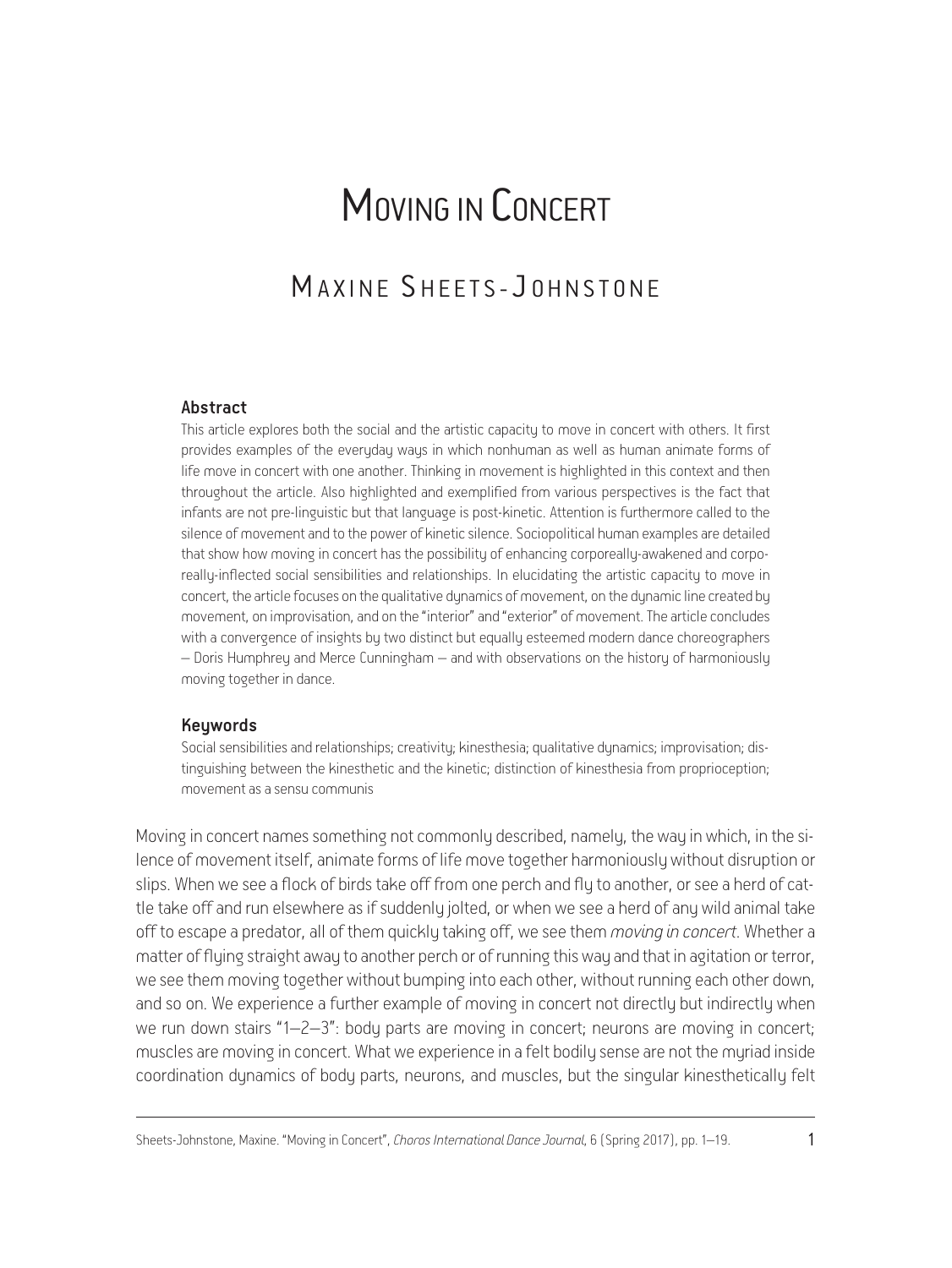dynamics of a smooth, flowing run down stairs. Moving in concert, of course, is not limited to fast, quick movement. When we do something as simple as handing a package to someone and that someone takes the package from us without our letting it go too fast and without the person letting it slip from his or her grasp, we are moving in concert.

Moving in concert means moving together in ways that are harmonious. I would like to explore this meaning first in therapeutic terms – therapeutic not in a strictly psychiatric or psychological sense, but therapeutic in the sense of awakening and facilitating socially-enhanced sensibilities and modes of relating to others. I will initially call attention in this context to the silence of movement. We are so used to words linguistically anchoring our relationships with others that we forget that we come into the world moving and that movement is our mother tongue (Sheets-Johnstone, 1999a / exp. 2nd ed. 2011). I will proceed from this socially therapeutic context to an exploration of moving in concert in artistic performances, focusing especially on dance. In actual performances of dance, our attention as dancers and as audience is on the unfolding qualitatively rich dynamic that is movement. In exploring both the social and aesthetic significance of moving in concert, I will highlight how the ability to move harmoniously with others – to move in concert – necessarily involves the capacity to think in movement.

## I. Moving in concert: Kinetic social sensibilities and relationships

To move among others is to be part of an interanimate world. To move in concert with others is, as indicated, to move in harmony with them. To be able to do so is to think in movement, not just one's own movement but one's own movement in conjunction with the movement of others. What might be regarded as the proverbial instance of such thinking is when, on a crowded sidewalk, we move this way and that to avoid bumping into others: we bend a bit to the side or even step to the side; we duck to avoid being struck by an umbrella; and so on. This mode of thinking, however, goes back to our infancy and even prenatal life. That it does so is evidenced in the fact that kinesthesia and tactility are the first sensory systems to develop neurologically. As fetuses, we put our thumb in our mouth, for example, and kick our legs. In-utero research studies of Swedish medical doctors document these fetal movement realities in detail. Their findings warrant quotation. At eleven weeks, they write, the muscles of fetuses "are already at work" and the movements of fetuses "become gradually more coordinated by the developing nervous system. The lips open and close, the forehead wrinkles, the brows – that is, the area of skin where they will be located – rise, and the head turns". They observe further that "[a]ll these motions will gradually develop into searching and sucking reflexes, vital when the newborn baby is to find the breast and start eating. The facial expression will also signal to adults how the baby feels and if it wants something. Wordless language is necessary at first. This is no heavyweight exercising his muscles – the fetus weighs three quarters of an ounce, the weight of an ordinary letter" (Furuhjelm et al., 1976, p. 91).

Clearly, from the very beginning, moving in concert is of moment in both an inside and outside sense, as indicated by kinesthetically felt body parts moving in concert and by neurons and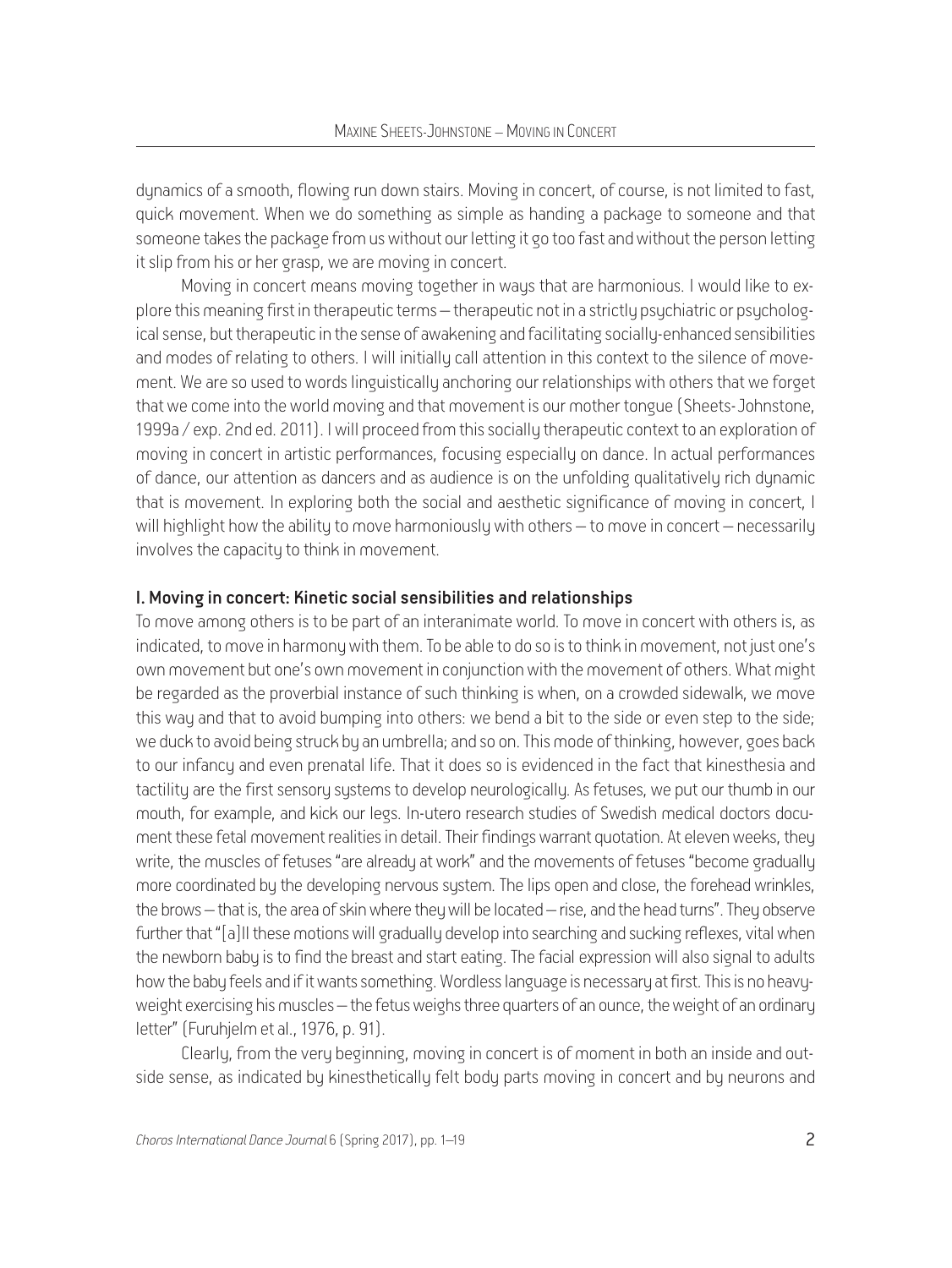muscles moving in concert. The dynamics of moving in concert in fetal life and beyond are clearly integral to learning one's body and learning to move oneself. Just as clearly, such wordless learning is propelled and sustained by thinking in movement (Sheets-Johnstone, 1981 / exp. version 1999a / exp. 2nd ed. 2011, 2009; see also Sheets-Johnstone, 2014d). "Wordless language" is not just "necessary at first", as the Swedish doctors affirm; it is necessary throughout life, and in fact is not a language at all, but a naturally developing kinesthetic-kinetic repertoire anchored phylogenetically as well as ontogenetically. In other words, it is a repertoire not only of humans but of other animate forms of life, a repertoire intimately bound to social sensibilities and interactions and articulated in the silence of movement.

In our infancy, our primary mode of relating to others is in and through movement, just as our primary mode of relating to our surrounding world is in and through movement. Is it any wonder, then, that our first mode of thinking is *thinking in movement*? (Sheets-Johnstone, 1981 / exp. version 1999a / exp. 2nd ed. 2011, 2009). While we might believe crying to be simply a series of sounds, it is something we do – and can do – *only by moving*, by opening our mouths and making audible sounds. Crying is in fact an expression of our primal animation. We are indeed soundmakers in virtue of our capacity to move ourselves and in ways that testify to movement inside and out in a social sense: crying resounds not just in our own ears but in the ears of others. In our infancy, it initially brought others to us; it elicited the movement of others who, in what psychiatrist D. W. Winnicott (1990, e.g. pp. 119, 120) would identify as "good enough" parents and caretakers, would move in ways harmonious with our needs. On the basis of such experiences, we learned that by making certain sounds, others would come to our rescue, answer to our needs, or help us in some way.

It is hardly surprising then that, however much we neglect acknowledgment of it by giving first place to thinking in words, *thinking in movement* constitutes our primary mode of thinking that evolves along multiple lines throughout our lives. Giving preeminence to linguistic thinking ignores the fact that speaking a language is itself a faculty rooted in movement, i.e. in the delicate making of sounds that for their very articulation require from the beginning, both ontogenetically and phylogenetically, developing awarenesses that not simply qualify as thinking in movement but that constitute thinking in movement. Though obviously not linguistically formulated, an infant may very well at times question: "What must I do to make this particular sound?" In this context, we might recall experimental evidence showing that newborn infants who mimic the tongue movements of others correct their imitations when they find that the tongue movement they have made is not a correct imitation (Meltzoff and Moore, 1977, 1983). In sum, though the word "infant" means "one unable to speak", *infants are not prelinguistic*; *language is post-kinetic* (Sheets-Johnstone, 1999a / exp. 2nd ed. 2011, 2010a, 2014c).

In this context, it is furthermore of interest to note with respect to *the brain*, and in particular to present-day near genuflections to *the brain*, that moving in concert and the thinking in movement that is integral to that ability coincide with well-known physiologist Roger Sperry's research investigations and conclusions showing that the brain is basically an organ of and for movement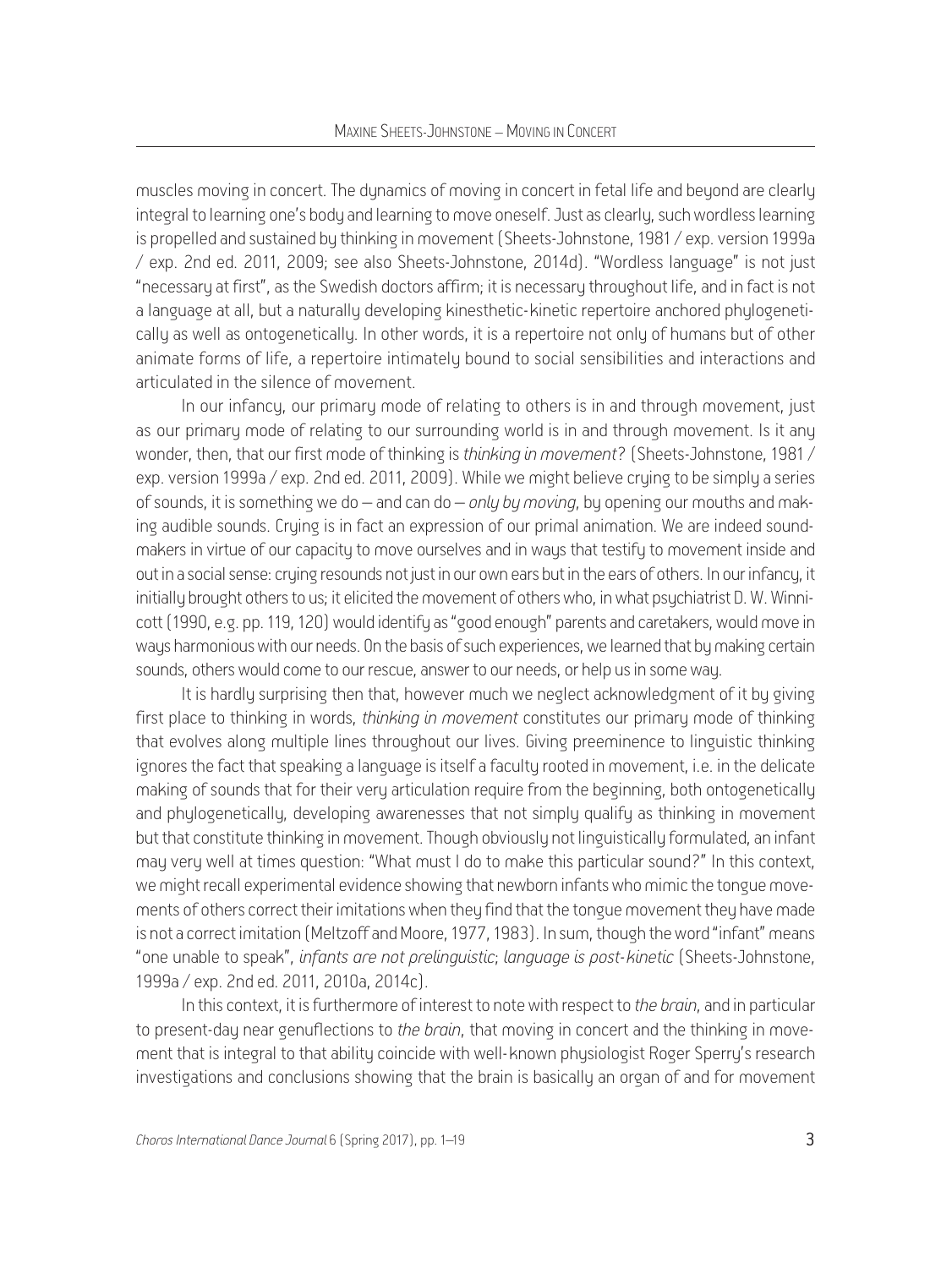(Sperry, 1952; see also Cotterill, 1995; Kelso, 1995). Moreover, it is not just what Sperry found through his research but what researchers in the area of *coordination dynamics* find in their study of brain and behavior (e.g. Kelso, 1995, 2009; Kelso et al., 2013; Kelso and Fuchs, 2016). Such research investigations and conclusions implicitly testify to the preeminence of movement both inside and out and thereby implicitly to a natural ability to think in movement and to move in concert with others. It is relevant too in this context to highlight well-known neuroscientist/neurophusiologist Marc Jeannerod's conclusion regarding the sensory modality of kinesthesia. After a thoroughgoing examination of "conscious knowledge about one's actions" and experimental research that might address the question of such knowledge, including experimental research dealing with pathologically afflicted individuals, Jeannerod (2006, p. 56) concluded: "There are no reliable methods for suppressing kinesthetic information arising during the execution of a movement."

As animate forms of life, we humans are born to move and learn to move effectively and efficiently in relation to others and to the world about us. In the beginning and to this end, we learn our bodies and learn to move ourselves (Sheets-Johnstone, 1999a / exp. 2nd. ed. 2011). We explore our surrounding world and articulate our relationship to and with others in silence. We explore and articulate our desires and aversions, our fascinations and curiosities, our pleasures and fears, and while we might sound our delight or our apprehension, our wanting this or shunning that, we live a life preeminently in the silence of movement. In the course of doing so, we implicitly hone our capacity to think in movement. We successfully reach for and grasp a nearby toy and successfully kick an overhead mobile to make it move. We move in concert with others as well as with objects in the world when we open our arms toward someone who comes to pick us up and when we open our mouths in response to someone moving a spoon laden with food toward us. Moreover, we move harmoniously with others when we join our attention with theirs, looking in the same direction or at the same object in our surrounding world. We move harmoniously with them, furthermore, when we take turns in communicating with them in some way, as when we do something, then they do something, then we do something, and so on, all prior to the time when, ultimately, in verbal conversation, we say something, then they say something, and so on. *Joint attention* and *turn-taking* have in fact long been described as developmental accomplishments in infancy and early childhood (e.g. Scaife and Bruner, 1975; Stern, 1985; Carpendale and Lewis, 2012). They have not been described, however, in terms of their basic dynamic reality, namely, *movement*, the basic dynamic reality that grounds them. Short of recognizing and elucidating this basic dynamic reality, the foundational existential significance of movement fails to come to the fore, and with it, the developmental epistemological significance of thinking in movement. In consequence, that which undergirds our capacity to move in harmonious ways with others and with respect to our surrounding world goes unrecognized.

A striking demonstration of this lapse, or in positive terms, a striking recognition of movement, in particular, a recognition of both the social power of movement and of our native faculty to think in movement, was implicit in historian William Polk's decision to have sign language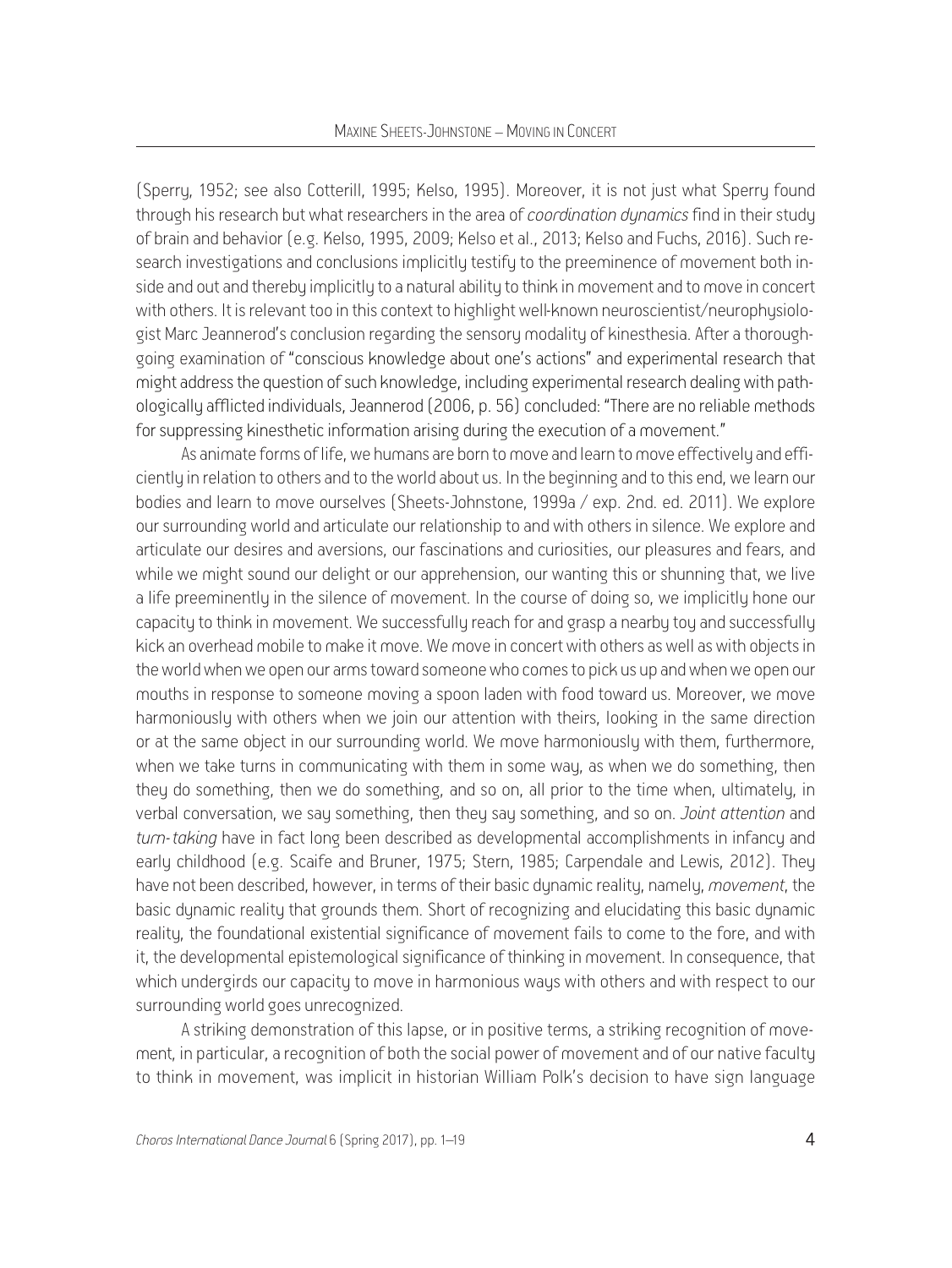performances as well as performances in English of dramatic works by Anton Chekov and Dylan Thomas at his international gathering of politicians for a Pugwash conference. We might in fact note that *turn-taking* by sign language performers and *joint attention* by the audience were basic elements in the success of Polk's innovative introduction of dramas performed by the National Theater of the Deaf. In "What It Means To Be Deaf" (Polk, 2013, p. 74), Polk describes the difference between being born deaf and becoming deaf. With reference to his daughter being born deaf, he writes: "In my daughter's experience, this meant that she missed what appears to be the crucial year or two during which hearing children begin to learn spoken language." He goes on to point out that what we learn early in life is "causal": "children absorb what happens around them. [...] The deaf child is thus cut off from knowledge that the rest of us get just bu being there." After further insightful observations and descriptions of a range of experiences he created to expand his daughter's knowledge of the world, he goes on to point out that sign language "can be both beautiful and remarkably evocative". The example he gives in evidence of the beauty and evocative power of sign language is striking. He writes: "I witnessed a stunning example of this when my then organization, the Adlai Stevenson Institute of International Affairs, sponsored the twentieth Pugwash Conference on nuclear arms. We assembled 109 representatives of most of the Academies of Science from around the world, including a number of Nobel laureates. The exchanges were predictably difficult – the cold war was then in full blast – so in an attempt to relieve the tensions and to urge understanding, I arranged for the National Theater of the Deaf to put on two short skits: Anton Chekhov's spoof 'On the Harmfulness of Tobacco' in Russian and sign language and Dylan Thomas's 'Songs from Milkwood' in English and sign language." Polk then states that he introduced the evening "by saying that he hoped 'that in our troubled times the direct visual language of the deaf can perhaps communicate more effectively across the world boundaries'". He then remarks: "What I really meant, of course, is that if the deaf can manage to 'hear' one another across the barrier of enforced silence, there is no excuse for the rest of us not to communicate. The plays changed the mood of the gathering and, many participants subsequently told me, their own approach to international understanding." Polk's innovative approach to political strife is a moving testimony to the power of kinetic silence.

Moving in harmony with others is clearly a social phenomenon – a silent social phenomenon – that has – or can have – sizeable political implications. That it has or can have such implications is surely of special moment in this strife-ridden 21st-century world. In particular, to move in concert is an elemental and reciprocal being-with-others that opens all participants to the possibility of being not just intellectually attuned to a common good, but *kinetically tuning to* a common good by moving in concert with others. This kinetic coming together toward a common good might be described in Sartrean terms (Sartre, 1956) as one's being kinetically for others as one is kinesthetically for oneself. Balancing and choosing in this way are not abstract reflective manoeuvres but actively lived-through structures of thinking in movement, actively lived-through discriminations and judgments that in the very moment and process of moving resonate harmoniously both for oneself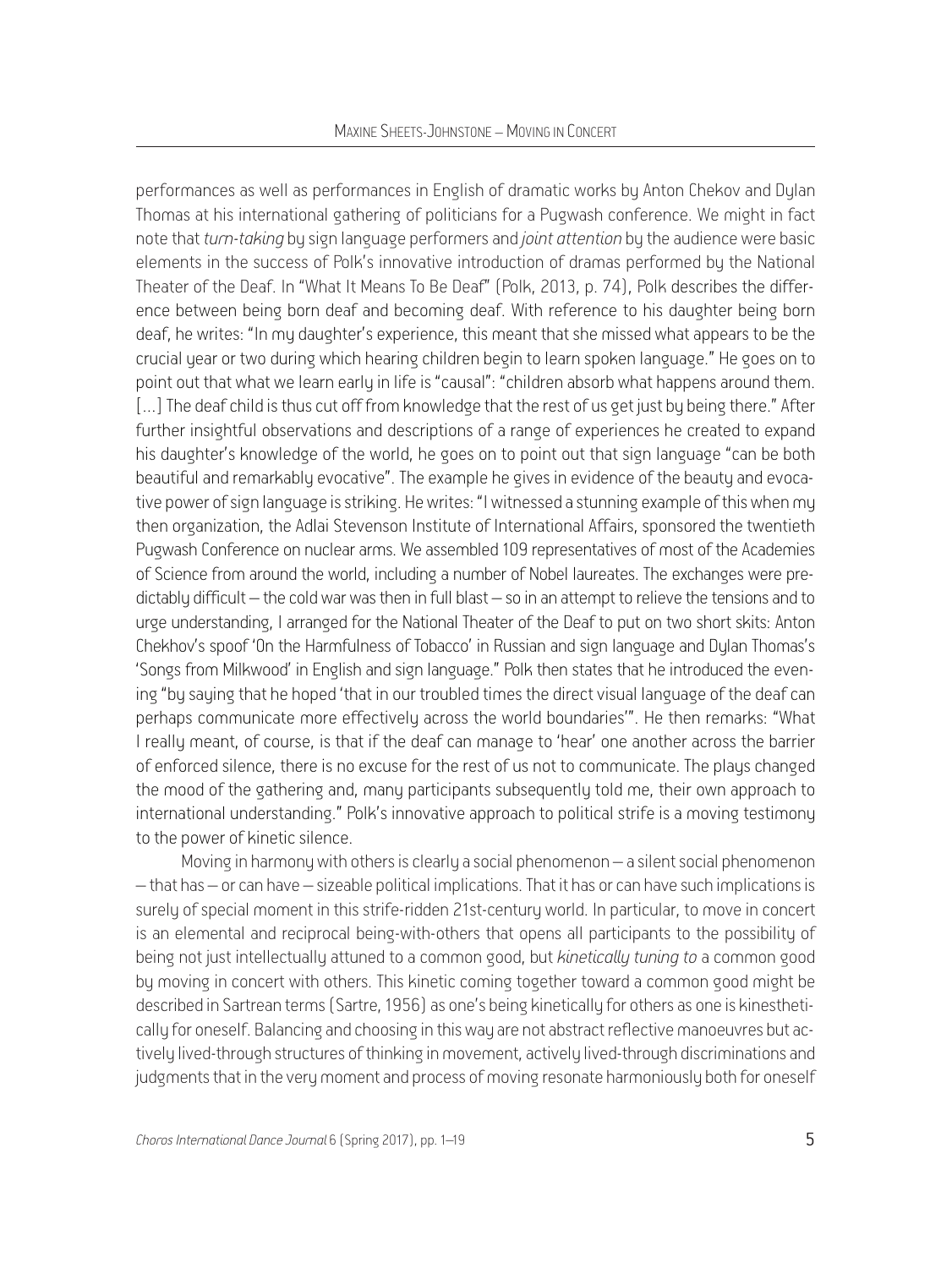and for others. We see these discriminations and judgments in the kinetic harmony of infant and parent interchanges described by infant psychiatrist and clinical psychologist Daniel Stern (1985) as "affect attunement". We see them, furthermore, in the kinetic harmony of team players moving cooperatively toward a goal in soccer or hockey or football; we see them in the kinetic harmony of two female tigers in their tracking and pursuit of a prey animal and in the concerted labors of beavers building a dam; and we, of course, see them most surely in the kinetic harmony of dancers in learning a dance and in dancing the dance, whether choreographed or improvised. In short, being equally for oneself and for others in kinetically harmonious ways draws on our natural capacity to move in concert and on our native faculty to think in movement.

It warrants emphasis that especially in a global sense, this natural capacity to move harmoniously with others is not commonly recognized. But then neither is our native faculty to think in movement. Yet clearly, when given the opportunity, it is not simply possible for people to "hear" one another in and through movement, as Polk would say; it is *edifying* for people to "hear" one another in and through movement. Sign language performances indeed demonstrate this awakening. One might in fact wonder whether such an awakening would take place as it did at the Pugwash Conference if members at international political meetings not only saw a performance by deaf performers but would begin their own conversation by moving together improvisationally – in concert, in silence – and in turn find a similar shift in mood and attitude toward international understanding. Clearly, members would need to clear their heads of spoken words and begin thinking in movement. In so doing, they might possibly realize that they are not simply national or cultural representatives, but are first and foremost animate beings who inhabit an animate world that is larger than their own national or cultural heritage, a world that in fact joins them all in a common creaturehood and a common humanity.

However seemingly idealistic or saccharine, this move toward a communal movement conversation would be potentially therapeutic precisely in awakening and enhancing social sensibilities and relationships. Participants in the silent conversation would indeed have the opportunity to draw on their natural but commonly dormant capacity to listen to their own movement and the movement of others, to balance and to choose *kinetically*, and thus to move harmoniously with others – or in resistance to them (of which more momentarily). In contrast to their normal meetings where words dominate, and indeed, where words commonly go in front of the person speaking in just the way Sartre (1956, p. 258) describes the look of another going in front of his/her eyes, all persons would be livingly present, here-and-now not simply in the flesh, but in the full-body wholeness of their kinetically-inclined feelings and qualitatively-inflected, kinesthetically-felt movement dynamics. In moving in concert with others in harmonious ways, they would create ongoing synergies of meaningful movement, both for themselves and for others. Just such synergies would constitute their conversation, an ongoing kinetically dynamic conversation that would have distinctive shadings and prominences, distinctive openings and closings, distinctive hesitancies and quicknesses, and much, much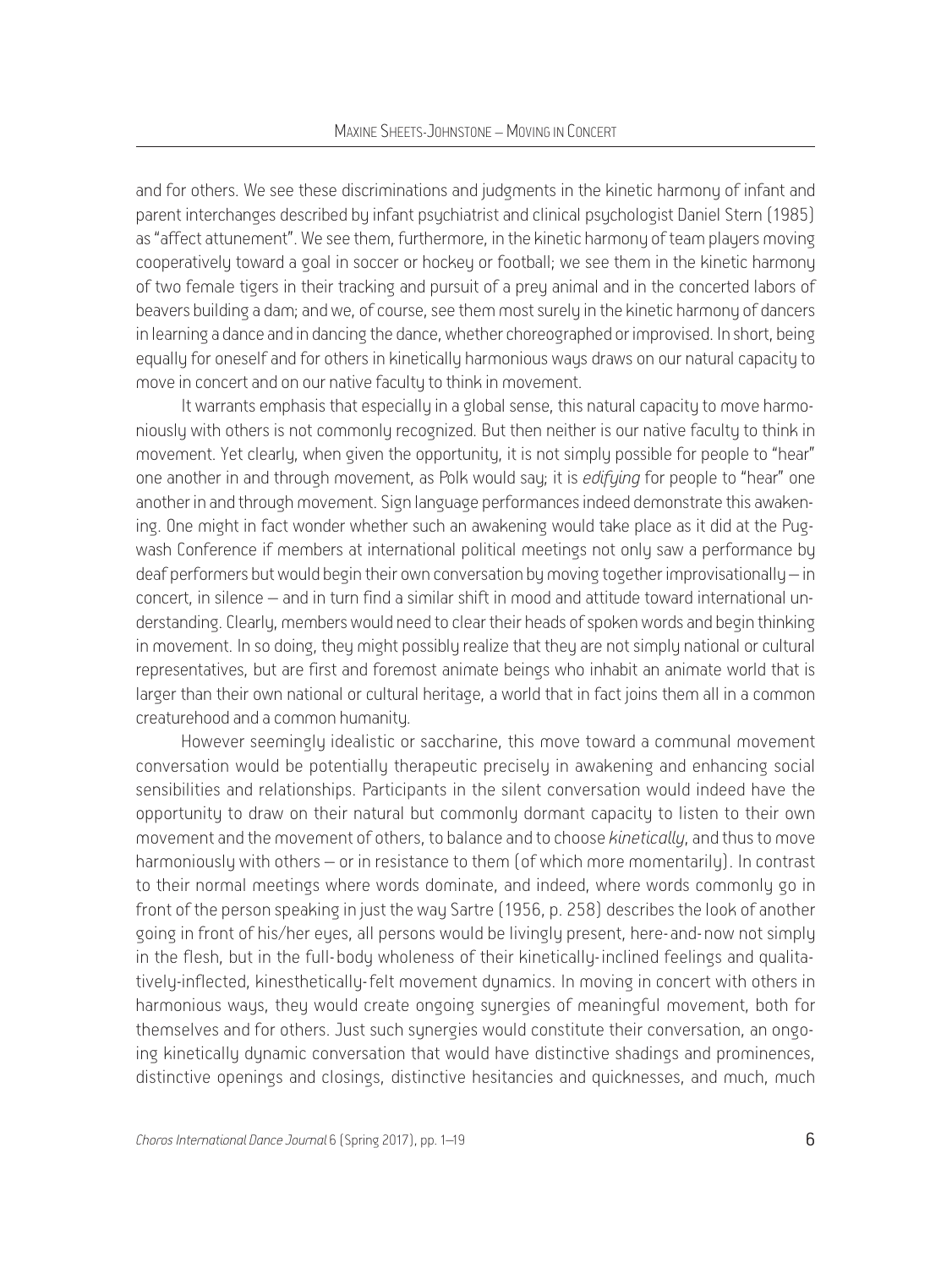more. In short, a thoroughly lively and engaging conversation would be constituted in the rich silence of movement.

Moving in concert in sociopolitical ways attests to the fundamental sociopolitical significance of movement, and thereby to the fact that moving in concert is not limited to the navigation of a crowded street in ways that avoid bumping into other persons or even to turn-taking in everuday conversations with others. Such realities of everyday life are of substantive significance but not exhaustive. The capacitu to move in concert with others is in fact ripe if not overflowing with other possibilities. These possibilities include the possibility of moving in resistance to others. A striking experiment conducted by Stern and colleagues illustrates this possibility. Before describing the experiment, I should first note the context in which Stern relates details of the experiment and its results. That context has to do with the nature of a "core self". On the basis of his own extended and meticulous studies of infants, Stern shows that a core self is developmentally constituted in infancy on the basis of four essential self-experiences: "self-agency, self-coherence, self-affectivity, and self-history." As he emphasizes in discussing these experiences, the core self is not a cognitive construct but an integration of experienced realities. Though he does not specify them as such, these realities are clearly rooted in *the tactile-kinesthetic body*. Self-agency, selfcoherence, self-affectivity, and self-history are indeed all described explicitly or implicitly by Stern in terms of *movement*. Moreover, a "core other" emerges in the course of a core self. The most reallife, real-time example of this *co-constitution* is precisely in the experiment Stern and colleagues carried out on Siamese twins, twins who were born in the hospital where they worked. The twins were attached ventrally, between umbilicus and sternum and thus faced each other. The experiment turned on the response of each twin who, while sucking her own fingers or the fingers of her twin, experienced the fingers being pulled away, the experimenter pulling on that particular twin's arm. Stern and colleagues found that when the twin was sucking her own fingers, the twin resisted her fingers being dislodged from her mouth, thus resisted her arm being pulled away, and that, in contrast, when she was sucking the fingers of her twin, she strained her head forward in pursuit of the withdrawing fingers but made no resistant movement with her arm.

Clearly, the twins had not a *postural* sense of themselves, but a tactile-kinesthetically anchored felt sense of themselves, a *dynamic* sense that confirms not only *a sense of agency* but an integrated and holistic sense of oneself based specifically on the felt-perceptual-cognitive experience of oneself and the felt-perceptual-cognitive experience of an other-than-oneself. The experiment indeed validates the centrality and pivotal significance of the tactile-kinesthetic body across a broad range of what might be termed essential existential accomplishments: its centrality to, and pivotal significance in the capacity to discriminate among bodies; its centrality to, and pivotal significance in the very constitution of bodies other than oneself; its centrality to, and pivotal significance in the capacity not just to respond, but to respond thoughtfully, i.e. to think in movement; and finally, its centrality to, and pivotal significance in moving in concert with another, both by following the directional pull of another in the one instance, and by resisting that directional pull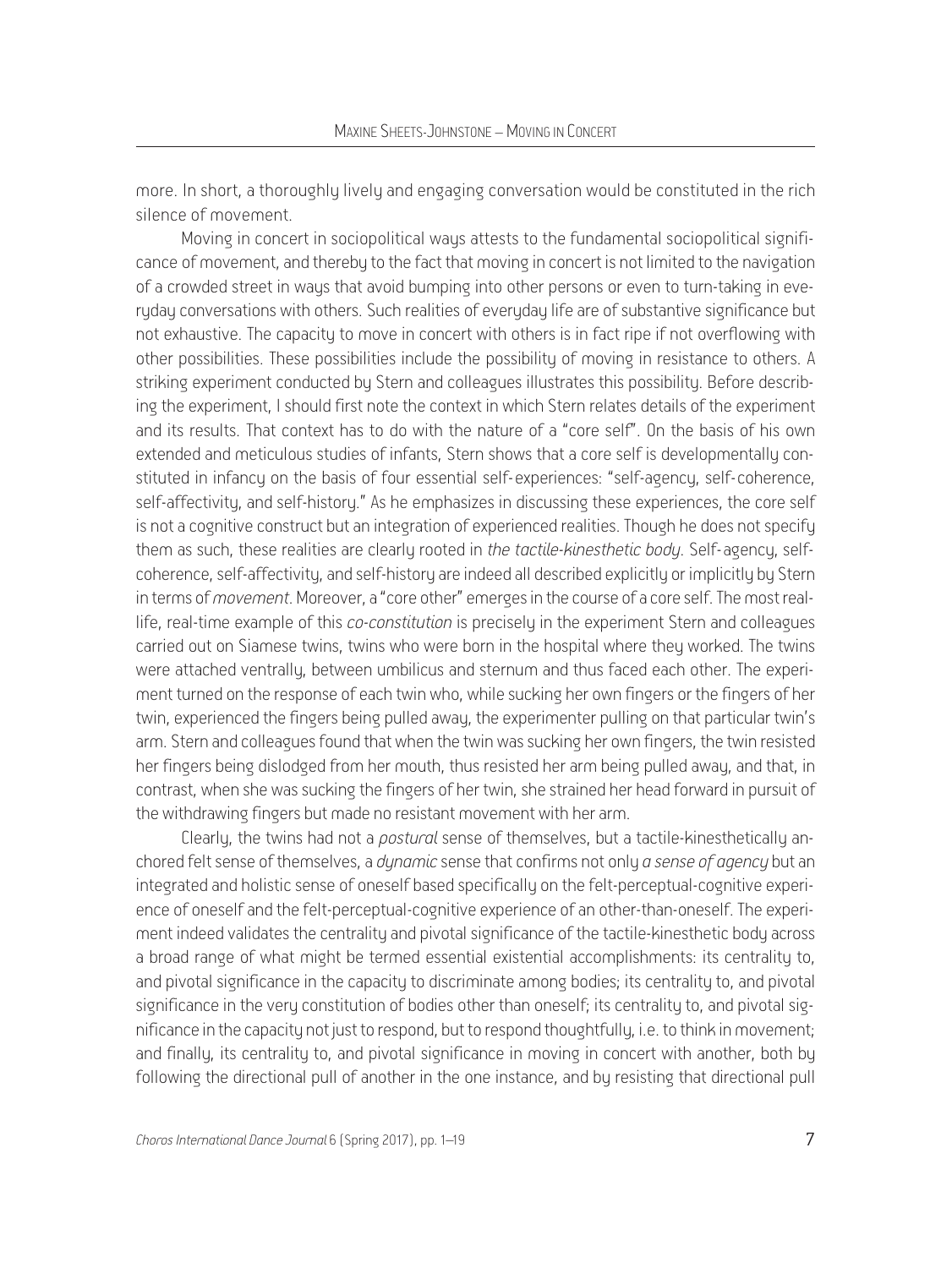in the other instance by moving or attempting to move in opposition to it. While the latter resistant movement might be judged a *non*-harmonious way of moving in concert, it is a way that may more properly be described as a harmonious move that parries and that by parrying is protective in a way similar to one's parrying another's move that threatens one's well-being, or that indeed might be experienced as oblivious of one's well-being. Children from time to time move in this resistant parruing way in their play with overly rambunctious or careless playmates. Moreover, dancers might experience this parrying in an improvisational dance or in the rehearsal of a choreographed dance when other dancers begin moving them in a way unheedful of their flexibility or strength. In short, moving in concert in the everyday world or the world of dance may well involve resistant movement in the service of protection. On the other hand, moving in concert in a resistant way is actually essential to some forms of play, to a tug of war, for example. Parrying is in fact essential to keep the playful tugging competition going. On a more general level, parrying is a resistant move that is highly developed in competitive sports such as soccer, hockey, and US football where it is not only a matter of protection, whether of oneself, one's teammates, or the team's goal, but a straightforward matter of parrying the opposing team in ways that prevent their scoring.

In instances where resistant parrying is protective or where it keeps a game or a competition going, it remains in the service of moving in concert. Indeed, without resistant parrying, many a game or competition would be nonexistent, and, with respect to protection, one might oneself become nonexistent. What is centrally at moment, however, in all instances of moving in concert is the fact that to move harmoniously with others, including moving resistantly, requires not just an awareness and knowledge of the body one is, but *an awareness and knowledge of the body one is not*. Moving harmoniously with others indeed has the possibility of ever heightening awarenesses and knowledge of the bodies one is not, of hearing others in a different medium. The experience of hearing ourselves kinesthetically and hearing others kinetically puts us in touch with our common aliveness, our common capacity for play, for instance, thus with both our common capacity to resonate harmoniously with others and our common capacity to expand the horizons of our knowledge of ourselves and of others and to grow from that knowledge. In short, it puts us in touch with our mother tongue and its inherent dynamics. In doing so, it puts us in touch with ourselves and with others in perhaps the deepest possible way that borders on the density of their being as well as our own. Though culturally inflected in various ways, both subtle and complex, our mother tongue nonetheless binds us in a common humanity, and indeed in a common creaturehood. By speaking it more often with others and listening to it more often with others, we might recognize that common humanity to begin with and move beyond a blinkered – small-minded – notion of those who are other. This existential awareness and knowledge are as pertinent, or at least as potentially pertinent, to international bodies – international organizations and institutes – as they are to everyday animate bodies in their customary movement lives – to pedestrians, drivers, playmates, team members, and dancers – all of them in what we might call their "movement meetings". The difference between meeting in words and meeting in movement is a critical difference in thinking,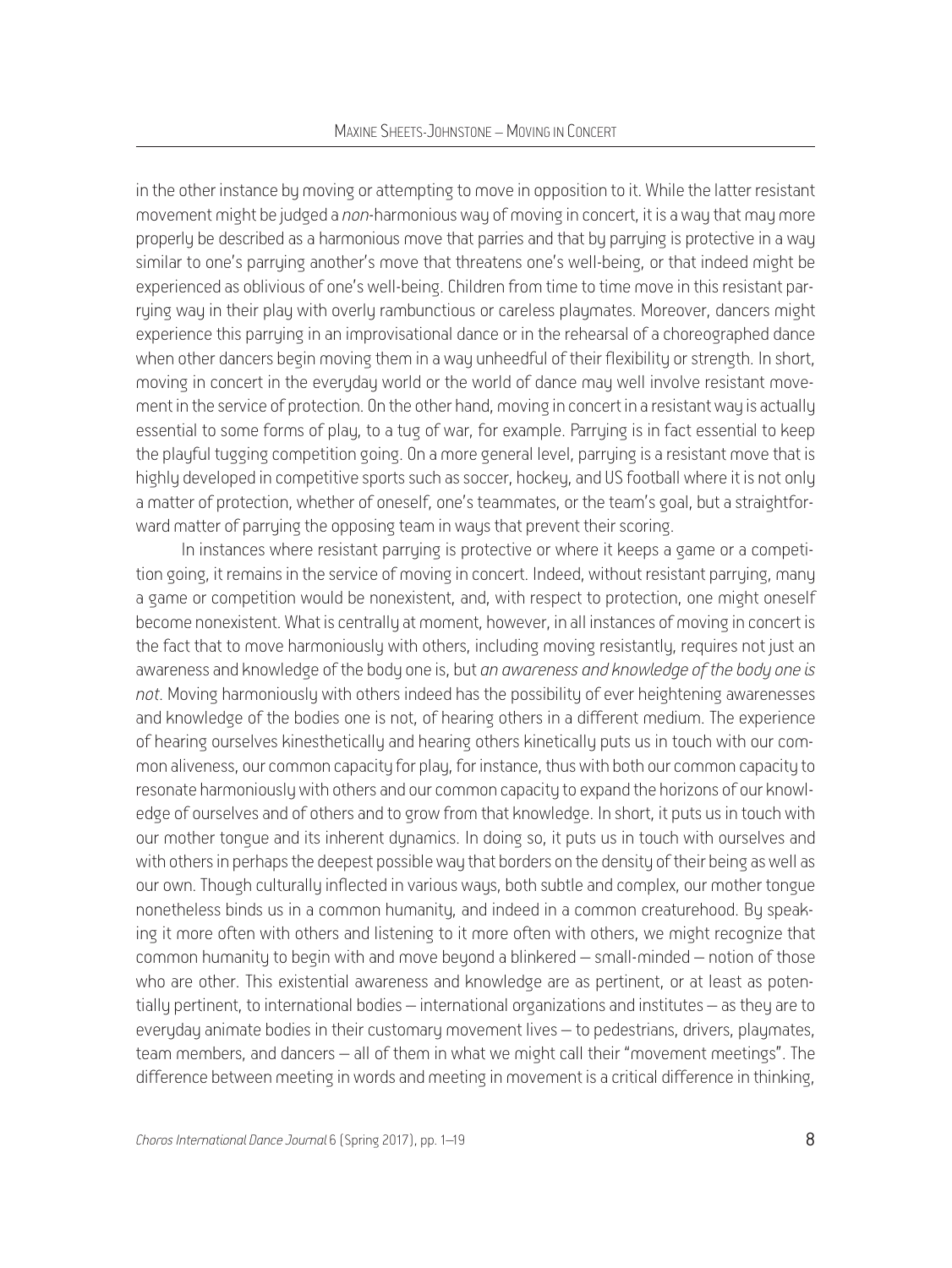a difference that warrants recognition precisely because that recognition leads to the possibility of enhanced corporeally-awakened and corporeally-inflected social sensibilities and relationships.

# II. Moving in concert: Creativity in art

When we think about moving in concert in terms of artistic performances, an odd observation may come to mind. Orchestral music concerts have a conductor. Theater performances have no conductor. Opera performances have no conductor: though there is a conductor for the orchestra, there is no conductor for the singers. Dance concerts have no conductor. One might explain the conductor in orchestral music concerts bu the fact that there are so manu different instruments making such distinctive sounds that a conductor is needed to pull them together into a harmonious whole. They are in a sense all talking at the same time and thus need to be regulated by an outsider. In theater, actors do not all talk at the same time, but take turns talking. While there is just such turn-taking in opera, there is also singing at the same time, as in duets, trios, and quartets in which individual singers sing in unison but along their own melodic line. Something similar but not quite the same holds for dance: there may be turn-taking, as when one dancer reaches out a hand and another dancer grasps it, but more often there is moving at the same time, and indeed, at times in larger groups than quartets, groups more like the chorus in opera.

The question of why there is no conductor in theater, opera, and dance leads one to wonder what holds the performance together. One might answer that in theater actors have rehearsed their lines, know their lines, and thus know when to speak and not to speak. In opera, singers similarly have rehearsed and know their melodic lines, and hence know too when to give voice to them and when to be silent. In both theater and opera, however, it is not just a matter of knowing one's lines and when to voice them, but a matter of dynamics, of a felt sense of flow as in qualitatively shaped inflections, pauses, and so on, and further, a matter of the dynamics of others who are there in performance with one. In dance, it is again similar but different, and this because it is not a question of language, whether spoken or sung, but of movement, and of movement alone. Dancers too have rehearsed, not lines that are voiced but lines that are the dynamic lines of movement itself (Sheets-Johnstone, 1966/1979/1980/2015a). Moving in concert in dance hinges precisely on the felt kinesthetic awareness of those dynamic lines, *their qualitatively shaped intensities, expansions and contractions, quick impulses and attenuations, and so on*, and on the thinking in movement that allows mastery of those dynamic lines.<sup>1</sup> Correlatively, it hinges on the kinetic awareness of the dynamic lines of other dancers who are there in performance with one.

<sup>1</sup> The qualitative interrelationship of the spatial, temporal, and energic character of any movement as it unfolds gives any movement a particular dynamic line, a line that, as described in detail in *The Phenomenology of Dance* (Sheets-Johnstone, 1966/1979/1980/2015a), may be vocalized, and is in fact at times spontaneously vocalized by a choreographer to dancers in the process of their learning the dance as well as by teachers of dance in their attempt to communicate a desired or proper dynamic flow of a movement or movement phrase to students.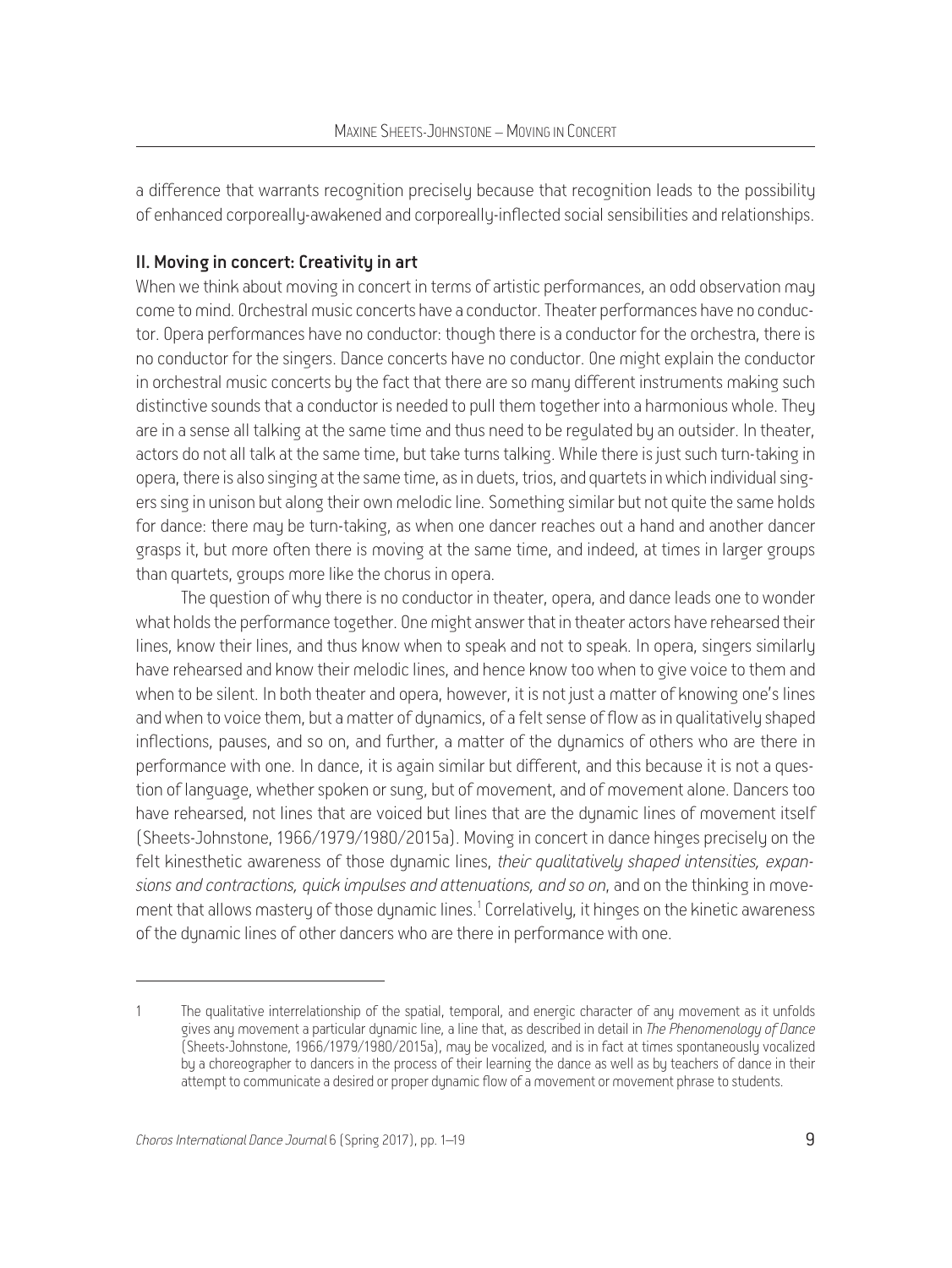In everyday verbal conversations with others, words flow easily out of our mouths. How is this possible? Why do we not have to think word by word about what we want to say, put those words in order, memorize them, and then say them aloud. After all, it is not as if we have said this and that sentence before and so have a formidable reserve of whole sentences we have memorized and can draw on. Yet we speak in conversation with others quite extemporaneously. Our verbal conversations are creative in this sense. We listen to what is being creatively presented to us and respond in verbal kind, running off strings of words on our own. Moving together as well as talking together: what could be more natural?

Moving together, however, may well put us at the brink of largely unexplored territory. Depending upon our previous experience, moving together creatively, that is, running off dynamic lines of movement that are unrehearsed in any way, may plunge us into a largely unknown domain, namely, into the felt qualitative dynamics of our own moving bodies – the felt qualitative dynamics of surprise, for instance, that might take the form of a joyous leap forward or a tense and constricting pull backward. However large the unexplored territory, we may well ask whether we do not need to plunge into just such dynamic happenings to carry us forward, to sweep us off our seats, so to speak, into the afterlife of postmodernism, critical theory, deconstructionism, the year of the brain, and other kinetically immobilizing academic movements. When we improvise together in movement, we find that, precisely because movement is our mother tongue, we do not need a teacher or a class situation; neither do we need to fear being put on the spot since, moving together, there is no spot on which anyone can be put.

Because movement comes with life, we actually have the capacity to improvise in multiple ways. Just as words come forth through breath, through a moving tongue, and through an accommodating supralaryngeal tract, so lines come forth from moving crayons and paint-filled brushes; sounds come forth from moving fingers at the piano and from breath and moving lips at the trumpet; and so on. We can indeed improvise in multiple ways. When we improvise simply with movement, however, *nothing but movement comes forth*. The improvisation is self-contained. It resonates with its own pure kinetic dynamics – and leaves no traces behind. No wonder Merce Cunningham (1968, unpaginated) observed that dancing "is not for unsteady souls".

When we move in concert improvisationally with others, we attune ourselves to a communally constituted dynamic that is fleeting, that precisely does not stay still. In the course of experiencing this fleeting dynamic, we might experience ourselves not just *being* alive but *feeling* that aliveness – and moreover feeling that aliveness among a host of others whose aliveness is infectious and whom we trust. While the factual notion of being alive if one is moving or can move is commonly recognized, there is commonly little recognition of the experiential possibility of moving and *being alive to* one's movement. Unlike simply being alive, being alive to one's movement is not a sign of anything and is certainly not a state of being, but a dynamically unfolding kinesthetic experience. The same observations apply to *feeling alive*, since here too, there is commonly little recognition of the experiential possibility of *feeling alive* in virtue of movement. The lack of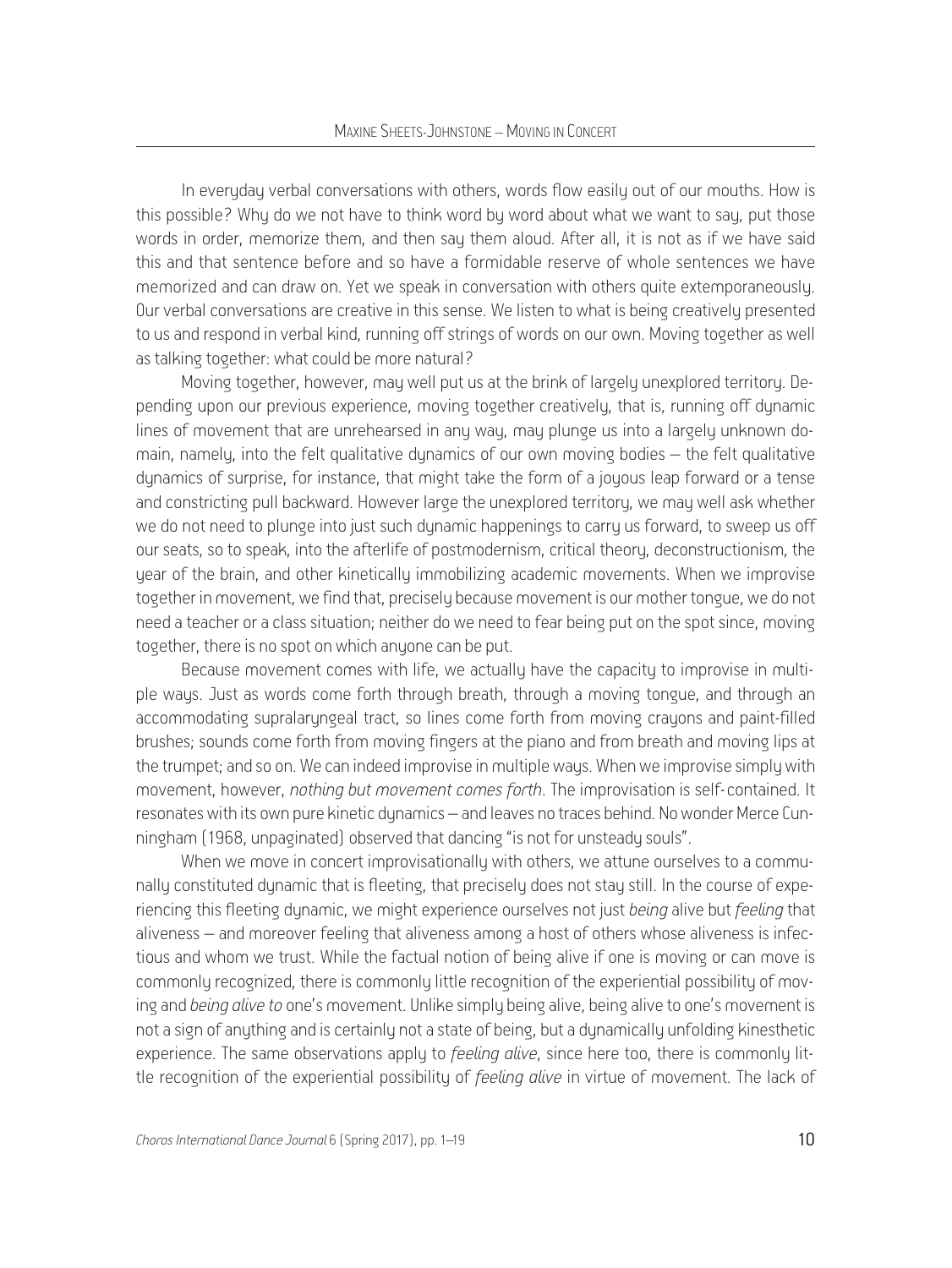recognition is odd given that our everyday life is filled with movement. But everyday movement is virtually by definition habitual movement, not improvised movement, and habitual movement rarely calls up feelings of aliveness. On the contrary, attention is commonly directed elsewhere – as when, in dressing ourselves in the morning, we find our thoughts and feelings tied to the chores or work that lie ahead of us this day. As detailed elsewhere however (Sheets-Johnstone, 2010b/2014a), when we surprise ourselves in our habits, we not only enliven our lives: we are alive to movement and to feeling our aliveness. Moreover, when we make a habit of surprising ourselves in our habits, we embark on an endless, potentially life-long creative adventure in feeling alive*.* We might in fact ask ourselves: When is the last time I surprised myself in my habits? When is the last time I felt that aliveness? Consider the following possibility:<sup>2</sup>

Suppose, for example, that you are sitting in a waiting room with nothing to do but wait. What can you do? You can make imperceptible-to-others, but keenly felt tiny circles all over your body, beginning maybe with your index fingers or your eyes, your shoulders, your knees, or your big toe, keeping in mind that you can vary the speed of those circles in ways that make their imperceptibility virtually absolute. You might end up circling your whole upper body on your seat. Wherever the circles, they bring a freshness to your life. You are no longer merely sitting but exploring movement possibilities in the process. In so doing, you cannot help but be attuned to the qualitative dynamics of the circles you are making: their possible variations in spatial amplitude; the fact they can go around in one direction, then reverse course and go in the other direction; the fact that they can go more quickly in one part of the circle and more slowly in another, or even that they go with difficulty in one instance and with ease in the other; and so on. However tiny the circles, they offer you dynamic possibilities that you can feel in distinctive ways, and this because each circle resonates kinesthetically in a distinctive qualitative dynamic.

What do these tiny circles have to do with moving in concert – particularly in dancing with others, whether improvisationally or in a choreographed work? They awaken us to our own creative possibilities in movement. In making these tiny circles, we are forming and performing movement and listening to ourselves moving. We are at the edge of being dancing bodies.<sup>3</sup> We are perhaps even charting new territory for ourselves, creating and moving through dynamic patterns that we have never tried before, much less done before with such keen awareness. We might in this context recall thinking about all the places we have not explored or visited in person. We might similarly think about all the movement we have not explored or visited in person. In doing so, we might awaken ourselves to exploring the inherent qualitative dynamics of movement and thus the qualitative dynamics we witness when we attend a dance concert or other kind of dance performance

<sup>2</sup> A condensed version of a number of possibilities described at length in Sheets-Johnstone (2014a).

<sup>3</sup> "Dancing Bodies" was actually the name of the April 2010 Conference in Athens, sponsored by the Association of Greek Choreographers and the University of the Peloponnese Department of Theatre Studies.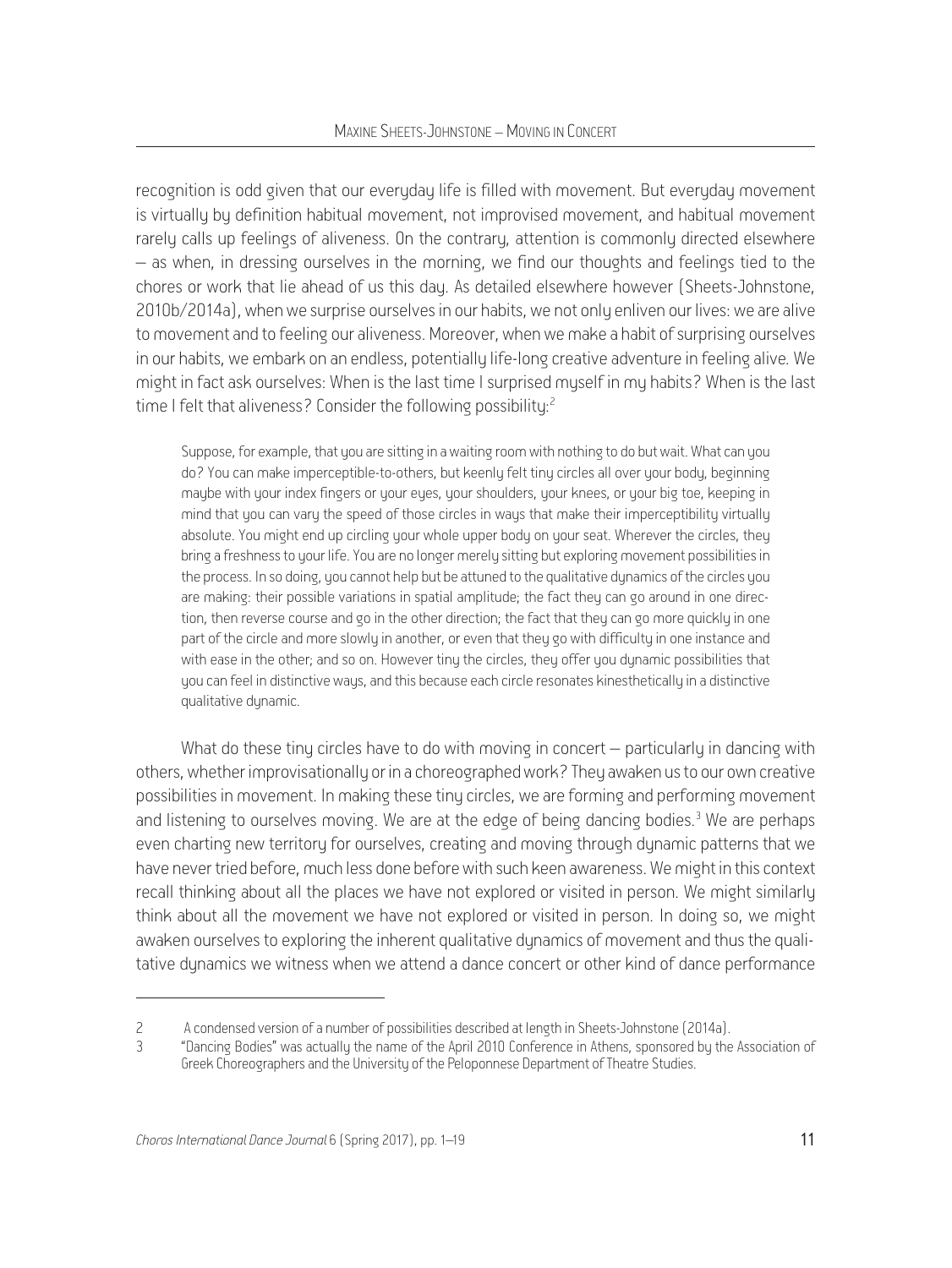(Sheets-Johnstone, 1966/1979/1980/2015a, 2014b, 2014c, 2015b). These qualitative dynamics are at the heart of dance as both a formed and performed art, a choreographed and performed work, and an improvisational work. Just as moving in concert in the common everyday sense awakens us to enhanced social sensibilities and relationships, so moving in concert in an extended sense, both as dancers and as members of an audience of dance, awakens us to enhanced aesthetic sensibilities and relationships. It does so precisely by turning our attention to the richness, subtleties, and complexities inherent in the qualitative dunamics of movement.

Moving in concert with others aesthetically means being alive to the ongoing qualitative flow of movement, being carried along experientially by a streaming dunamics, the sheer qualitative dunamics that constitute the dance. As dancers, it requires our being alive to both the dunamics of our own movement and the dynamics of the movement of others, being fully awake and present to the tensional shadings, amplitudes, directional changes, and so on, in the ongoing flow of movement that is the dance. Experiencing movement in concert with others as audience similarly requires being alive to the sheer qualitative dynamics of movement, fully awake and attentive to the now intense, now lax, now jagged, now smooth, now spacious, now contained, now explosive, now fading flow of those dynamics. What is essential to understand is the difference between dancers' *kinesthetic and kinetic* experience of movement in dancing the dance, and audience members' *kinetic* experience of movement in watching the dance. This understanding rests on a recognition of the fact that animate movement has an interior and an exterior, as philosopher and founder of the discipline of phenomenology, Edmund Husserl, recognized (Sheets-Johnstone, 2005/2009, 2008, pp. 194–196; see also Overgaard, 2003). With respect to that interior and exterior, what is essential to recognize is that the qualitative dynamics that constitute movement are there, livingly present in both aspects, but are differentially experienced. The interior of movement is experienced kinesthetically and is felt as an ongoing qualitative dynamic; the exterior of movement is experienced kinetically and is perceived as an ongoing qualitative dynamic. The difference between a *kinesthetically felt qualitative dynamic* and a *kinetically perceived qualitative dynamic* is thus essential to any veridical analysis and description of moving in concert, whether in purely social contexts or aesthetic contexts, that is, to any understanding of "I and Other" movement relations.

A few critical remarks are warranted in this respect. To begin with, kinesthesia cannot be properly expanded beyond its personal reality as a sensory modality – as in "enkinaesthesia" (Stuart, 2012), for example, or in "kinesthetic exchanges" (Rothfield, 2005), or in "interkinesthetic relationality" (Behnke, 2008). To begin with, all such social extensions of kinesthesia obscure even further the experienced felt qualitative dynamics of one's own movement. These qualitative dynamics are a foundational human sensory modality, foundational both in the sense that kinesthesia, along with tactility, is the first sensory modality to be neurologically developed and in the sense of our being movement-born – precisely not stillborn. The terms "enkinesthesia", "kinesthetic exchanges" and "interkinesthesia" furthermore obscure the difference between these felt dynamics and the perceived dynamics of others; that is, they obscure the difference between the interior and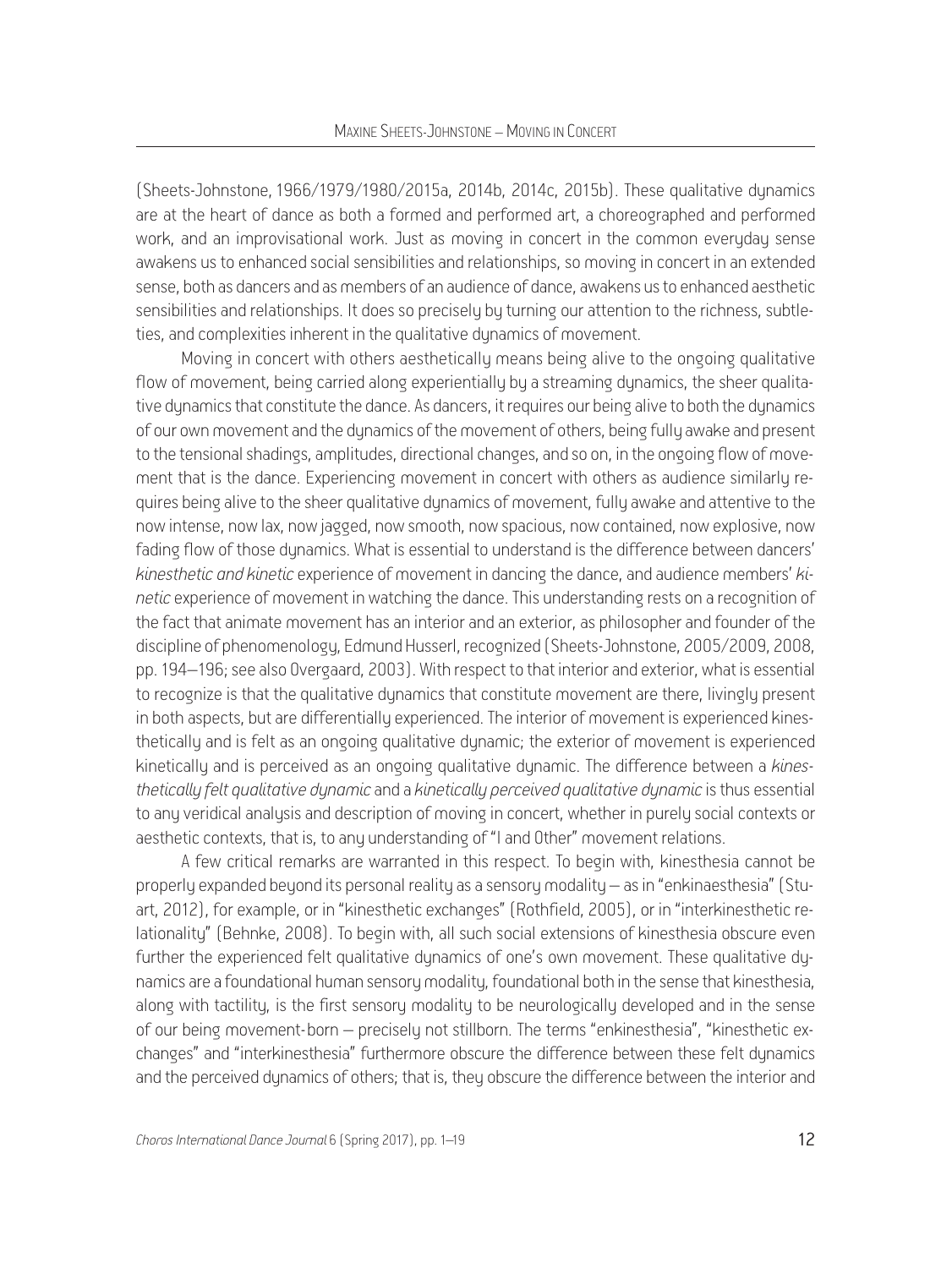exterior of movement, what is there kinesthetically and what is there kinetically. One might even say that they not only obscure the felt qualitative dynamics of one's own movement and the difference between kinesthetic and kinetic experiences of movement, but obscure even further the experience of animate movement more than it is already obscured in talk of motor control, motor learning, and so on, as well as in talk of dancers and audiences "proprioceiving" the dance being danced (Montero, 2006): proprioception is a sense whereby dancers "proprioceive their movement" (ibid., p. 231); proprioception is an "internal representation of movement" (ibid., p. 240) whereby we, as audience, "are proprioceiving the dancer's movements" (ibid., p. 238; see further comments on this wayward terminology that purports to describe the sensory experience of movement in Section III below).

The foundational challenge with respect to such terms and obscurations is *to connect the visual and the kinesthetic*, the visual in terms of its *kinetic dynamics* and the kinesthetic precisely in terms of kinesthesia. In short, that the same qualitative dunamics inhere in the interior and exterior of movement warrants recognition. Only then can the qualitative dynamics of movement come to the fore in their dual kinesthetic and kinetic realities. The sizeable challenge of phenomenologically homing in on the experience of moving in concert, and with respect to social sensibilities and relationships as well as aesthetic sensibilities and relationships, can only be met by recognizing a kinesthetically experienced qualitative dynamics and a visually experienced kinetic qualitative dynamics, both of which are of the same foundational spatio-temporal-energic "stuff", but differentially experienced. Their sameness and their difference are quintessentially important to recognize, for their sameness and difference indicate a natural ability to experience the qualitative dynamic reality of movement whether "interior" or "exterior", that is, whether kinesthetically felt or kinetically perceived.

# III. Concluding remarks

Observations and remarks by two highly distinct but equally notable modern dance pioneers, Doris Humphrey and Merce Cunningham, keenly and provocatively highlight the sensory modality of kinesthesia in the context of both movement and emotions.

Doris Humphrey analyzed movement into four elements, elements that she found to be the integral basis of dance, namely, design, dynamics, rhythm, and motivation. I quote from her book *The Art of Making Dances* (1959, p. 46):

Every movement made by a human being, and far back of that, in the animal kingdom, too, has a design in space; a relationship to other objects in both time and space; an energy flow, which we will call dynamics; and a rhythm. Movements are made for a complete array of reasons involuntary or voluntary, physical, psychical, emotional or instinctive – which we will lump all together and call motivation. Without a motivation, no movement would be made at all. So, with a simple analysis of movement in general, we are provided with the basis for dance, which is movement brought to the point of fine art. The four elements of dance movement are, therefore, design, dynamics, rhythm,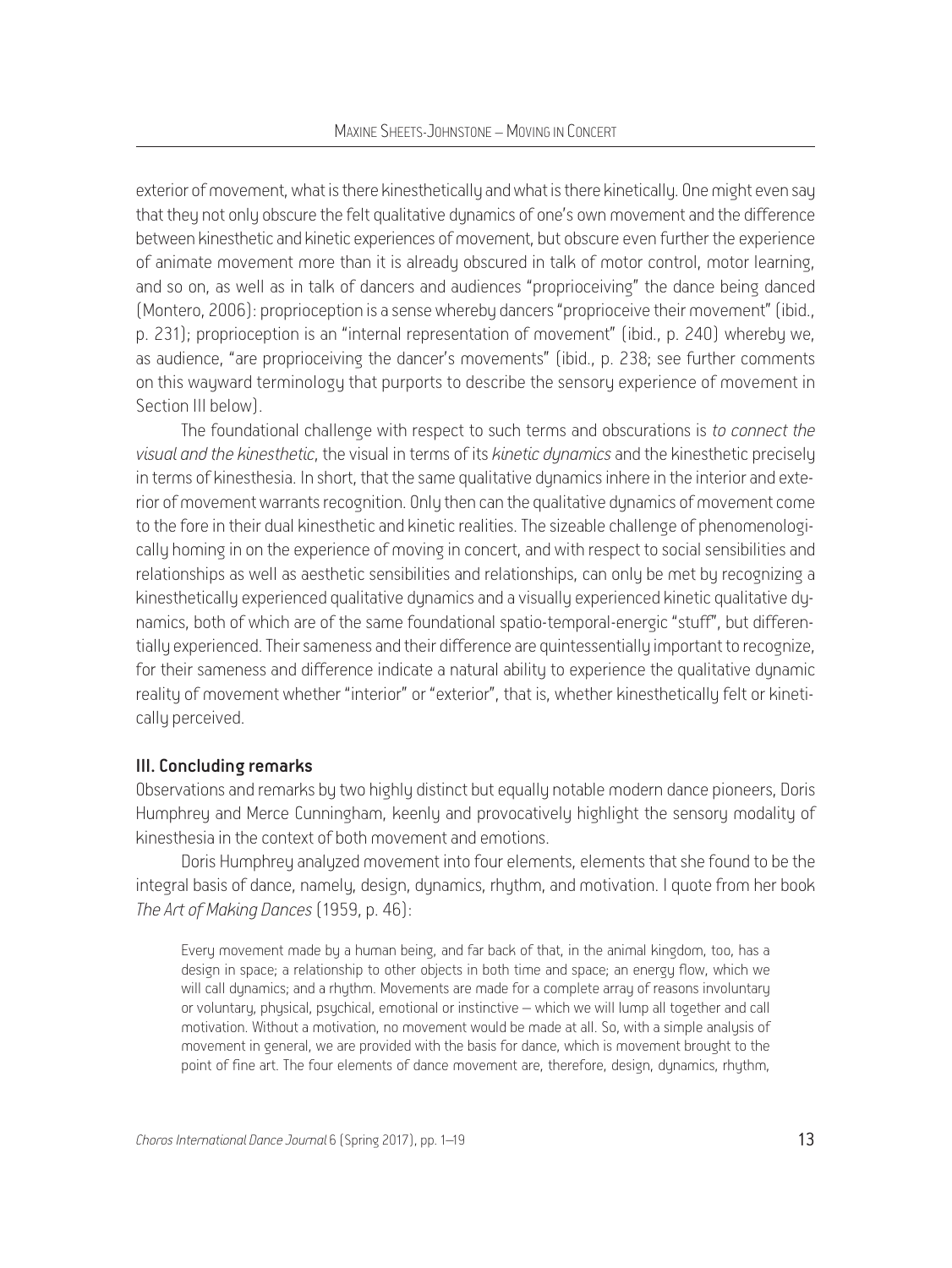#### and motivation.

Interestingly enough, Humphrey goes on to specify just how she will work with students, especially in light of what she identifies as "[o]ne of the famous definitions of choreography", namely, that choreography is "the arranging of steps in all directions" (ibid.). After giving her analysis of movement, she states: "So now the student is called upon to think in terms of elements rather than steps" (ibid., p. 47). To think in movement is indeed to think in terms of the quintessential elements of *movement*, not piecemeal in terms of steps or positions, and certainly not in terms of motor control or motor skills (Sheets-Johnstone, 1981 / exp. version 1999a / exp. 2nd ed. 2011, 2009). These quintessential elements of *movement* are of course directly related to kinesthesia. In fact, both Humphrey and Cunningham underscore the prime significance of kinesthesia to movement and to dance.

Humphrey affirms the centrality of kinesthesia to life by calling attention to its neglect and to our need to resuscitate it. She points out that "[w]hen man ceased to run and leap for his food the decay of the kinesthetic sense began". Furthermore, she emphasizes that the sensory modality of kinesthesia "needs to be enlarged by education and training; nothing else about us", she comments, "has been so much allowed to atrophy" (Humphrey, 1979, p. 61). Cunningham (1968, unpaginated) points to the fact that kinesthesia is a common human sensory faculty, and notably enough, affirms that "the kinesthetic sense […] allows the experience of dancing to be part of all of us". Though he does not spell out just how "the kinesthetic sense […] allows the experience of dancing to be part of all of us", his recognition of the fact that kinesthesia is a common human sensory faculty makes his affirmation virtually self-explanatory. We all move. We all thus have the potential to dance and to experience ourselves dancing, and though as members of an audience watching a dance we are not *kinesthetically engaged* in dancing the dance, we are *kinetically attuned* to the qualitative dynamics of movement that we are visually experiencing and that constitute the dance.

Humphrey's and Cunningham's observations are notable, even essentially so in terms of underscoring sensibilities to the bodies we are and the movement of those bodies, and sensibilities to the bodies we are not and the movement of those bodies. Their observations concerning the relationship of kinesthesia to emotions are equally notable, and again, even essentially so in light of the fact that they are pioneers of dance at distinctively different periods in the history of modern dance. Both Cunningham and Humphrey affirm the intimate tie between feelings and artistic expression. Humphrey writes of what she calls the emotional meaning overlaying kinesthesia, pointing out that this meaning "can be the whole reason for a dance", in effect, that a dance does not need to tell a story (Humphrey, 1979, pp. 61–62). In effect, a dance can be a dance for the sheer sake of movement which, purely on its own, articulates an emotional resonance, whether that of joy, sadness, or fear, for example, or something more rarified as of eloquent symmetry or sharply cadenced phrasing from beginning to end. In writing of the relation of movement to emotion, Cunningham points out that "the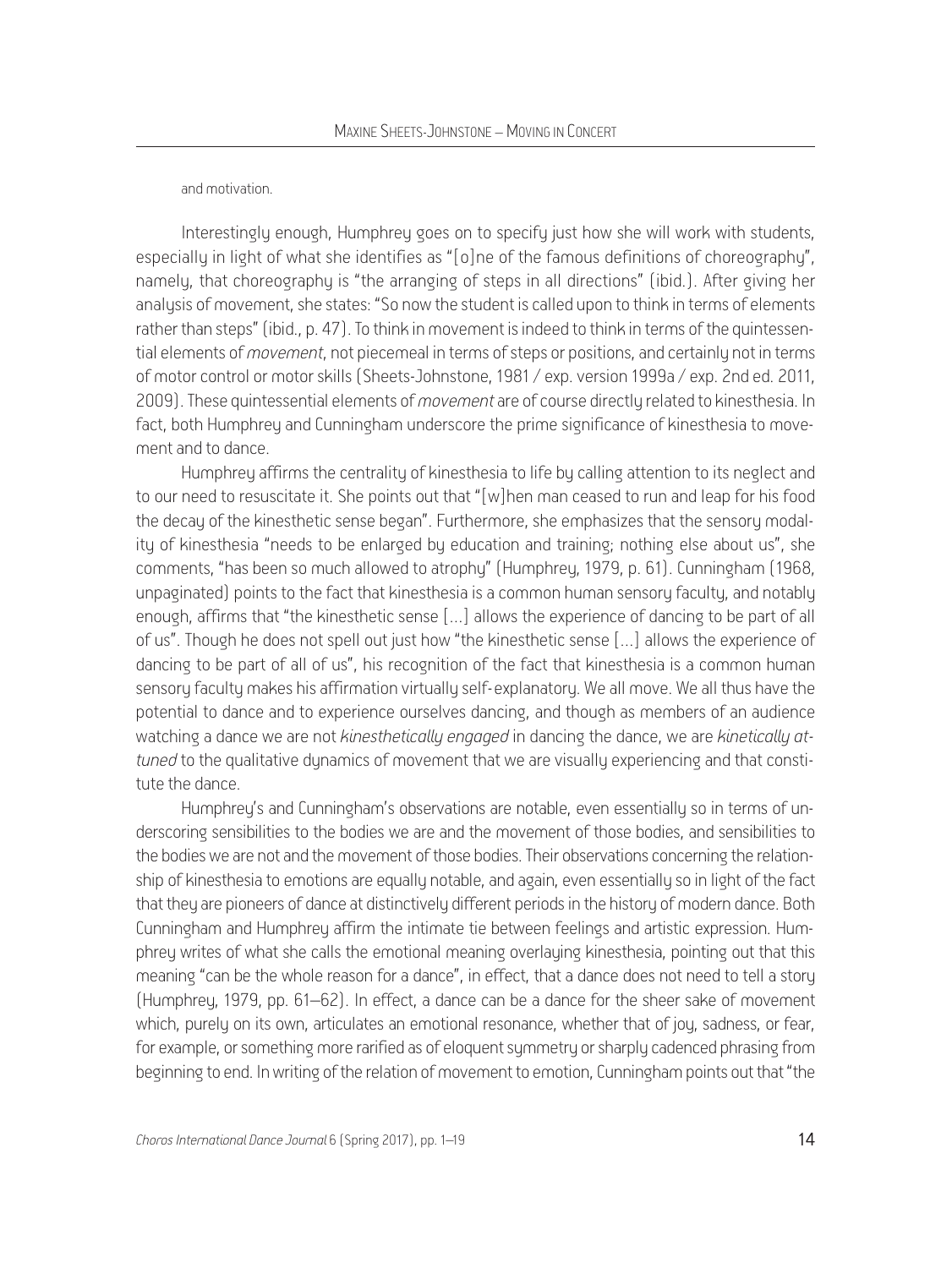sense of human emotion that a dance can give is governed by familiarity with the language, and the elements [music and costume] that act with the language" (Cunningham, 1968, unpaginated; see also Sheets-Johnstone, 1999b/2009). The language of which Cunningham writes is, of course, movement, our mother tongue, and its sensory correlate kinesthesia. Kinesthesia – and, it should be added, kinesthetic memory – is of obvious significance with respect to choreographing a dance and to what Cunningham at one point describes as "wearing it long enough, like a suit of clothes". He utilizes the analogy when he is describing how he choreographed his dance *Untitled Solo*. He writes (ibid.):

A large gamut of movements, separate for each of the three dances, was devised, movements for the arms, the legs, the head and the torso which were separate and essentially tensile in character, and off the normal or tranquil body-balance. The separate movements were arranged in continuity by random means, allowing for the superimposition (addition) of one or more, each having its own rhythm and time-length. But each succeeded in becoming continuous if I could wear it long enough, like a suit of clothes.

This creative bringing-into-being together with the intimate tie between movement and emotion pertain directly to the aesthetics of moving in concert, to the actual forming of the work and its actual performance. They pertain equally  $-$  and no doubt obviously  $-$  to the essential, fundamental animate sensory modality of kinesthesia. This sense modality requires clear-cut evolutionary and functional separation from proprioception in order that the qualitative dynamics of movement be uncovered, elucidated, and understood.<sup>4</sup> Humphrey clearly recognized this requirement in her analysis of the fundamental elements of movement. In a different but equally cognizant way via "familiarity with the language", Cunningham did likewise. Unfortunately, in present-day philosophical writings on movement and dance, the evolutionary and functional distinction between proprioception and kinesthesia is overlooked, which in good measure explains why the qualitative dynamics of movement fail to be recognized (Sheets-Johnstone, 1999a / exp. 2nd ed. 2011, 2014b, 2014c, 2015a, 2015b, 2016). In short, moving in concert in dance rests on enhanced understandings of movement and its kinesthetic/kinetic dunamics.

Moving in concert thus challenges dancers and audience alike in communal ways, ways that test their aesthetic sensibility to movement. As should be evident, for dancers, it is a matter of testing their aesthetic sensibility to dynamics, dynamics that are not just of their own making but dynamics that surround them and that at times literally move them. Of equal importance is the particular relationship of dancer to dance, that is, the relationship of the dancer to the

<sup>4</sup> For a detailed analysis of the distinction between kinesthesia and proprioception, see Sheets-Johnstone (1999b/2009), included as Chapter II, Part I in Sheets-Johnstone (1999a / exp. 2nd ed. 2011), and as Chapter VIII in Sheets-Johnstone (2009).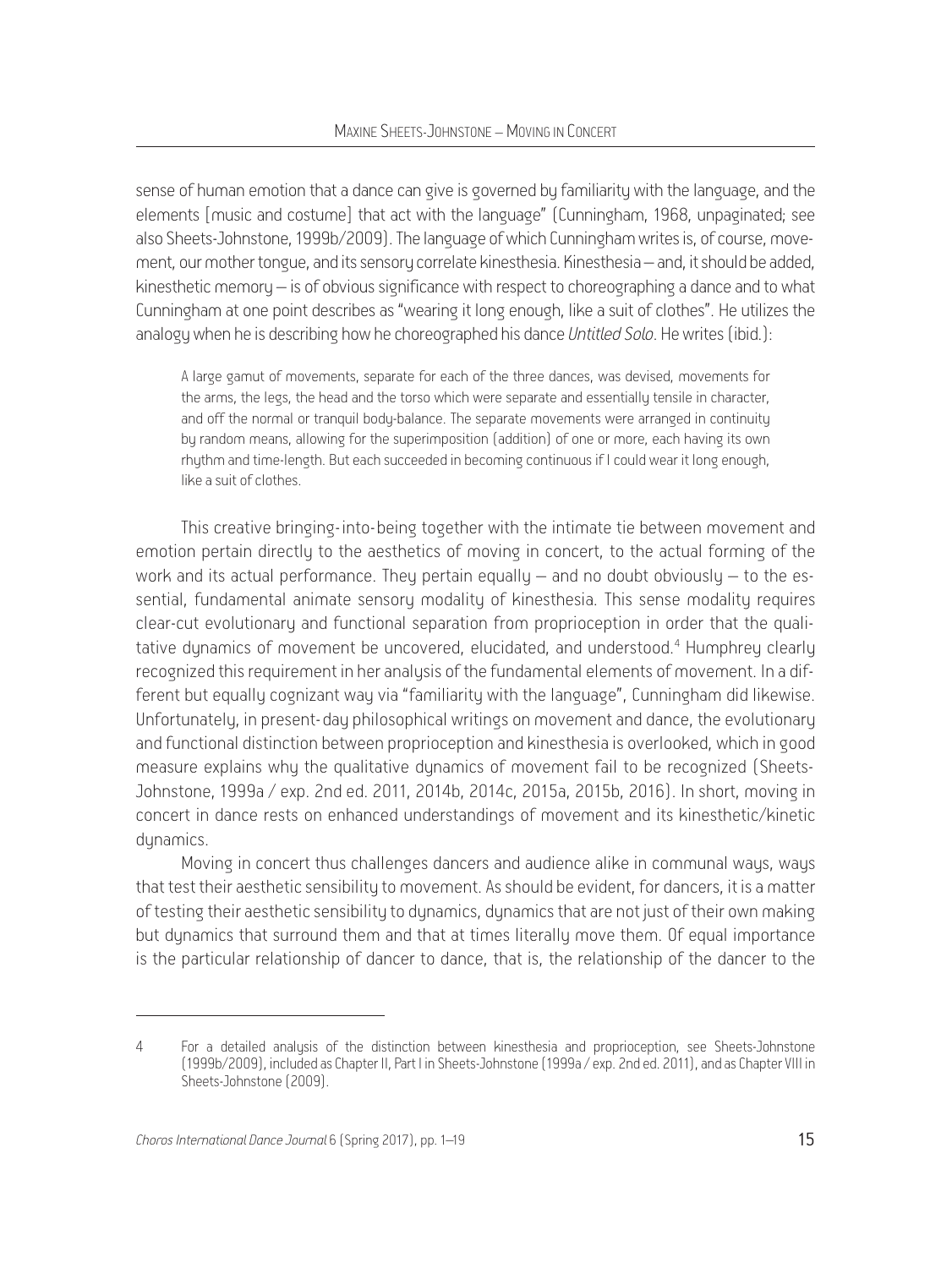movement he or she is learning and perfecting. While in learning the dance, dancers may be moving through the form, when perfected, *the form is moving through them* – *moving through them in concert* (Sheets-Johnstone, 2013b, 2014d). When the form moves through them rather than their moving through the form, the dance flows forth with an effortless fluidity such that the truth of Yeats's famous question is experientially present before our eyes: "How can we know the dancer from the dance?"

The truth of Yeats's famous question poses an aesthetic truth that sustains the very possibility of moving in concert in a creative artistic sense. Aristotle's description of movement as a *sensu communis*, a sense common to all other senses, is of moment to consider in this context. As pointed out in an earlier *Choros* article (Sheets-Johnstone, 2013b), although Aristotle did not recognize kinesthesia in his description, a further possible sense of movement as a *sensu communis* leads us precisely to an appreciation of kinesthesia and its qualitative dynamics. This further possible sense has to do with movement as a communal human capacity, not simply the communal capacity of all humans to move, but precisely *the communal capacity of all humans to move together in a common dynamic* – *to move in concert.* The communal capacity of humans to move together in a communal dynamic is indeed rooted in a *sensu communis*: in kinesthesia. Short of such a faculty, humans could hardly move in harmonious dynamic accord with one another. In effect, they would hardly have the possibility of moving in concert.

Again, as pointed out in the earlier *Choros* article, a harmonious dynamic accord among dancers traces back to ancient Greek culture and is realized in a circle. A circular spatial form is explicitly acknowledged in studies of ancient Greek dance. Historian of dance Lincoln Kirstein (1969, p. 28) calls attention to the fact that in its beginnings, ancient Greek dance "developed from the communal form of choral dance" in which dancers "[m]ost frequently […] would move cyclically or circularly". Dance historian Curt Sachs (1963, p. 238) documents what he calls "the round dance" by way of Homeric verse and Cretan sculptures, the latter "illlustrat [ing] dances in a circle around the lyre player", for example. Holding another's wrist or hand in the formation of a communal circle binds people together in a communally felt unfolding dynamic: dancers move in dynamic accord with one another because they are kinesthetically bound in the same qualitative dynamic. A hand- or wrist-joined circular form, moreover, testifies to the basic truth that we humans are social animals: forming a circle together is tethered to our being social animals. Joining by hand or wrist with others to form a circle involves recognizing others as like oneself. Communal movement in the form of a joined circle is indeed a staple folk tradition across a range of cultures. That tradition validates the claim that movement is a *sensu communis* not only as sensorily affirmed but as socially affirmed. Movement is a *sensu communis* in being a communally felt qualitative kinesthetic/ kinetic dynamic, a powerful means of socially recognizing our common humanity. But it is, furthermore, a *sensu communis* in the aesthetic reality of dance itself. For those engaged as dancers or as audience, the dynamics of movement are a moving experience, a powerful kinesthetic/ kinetic aesthetic that resounds meaningfully on its own.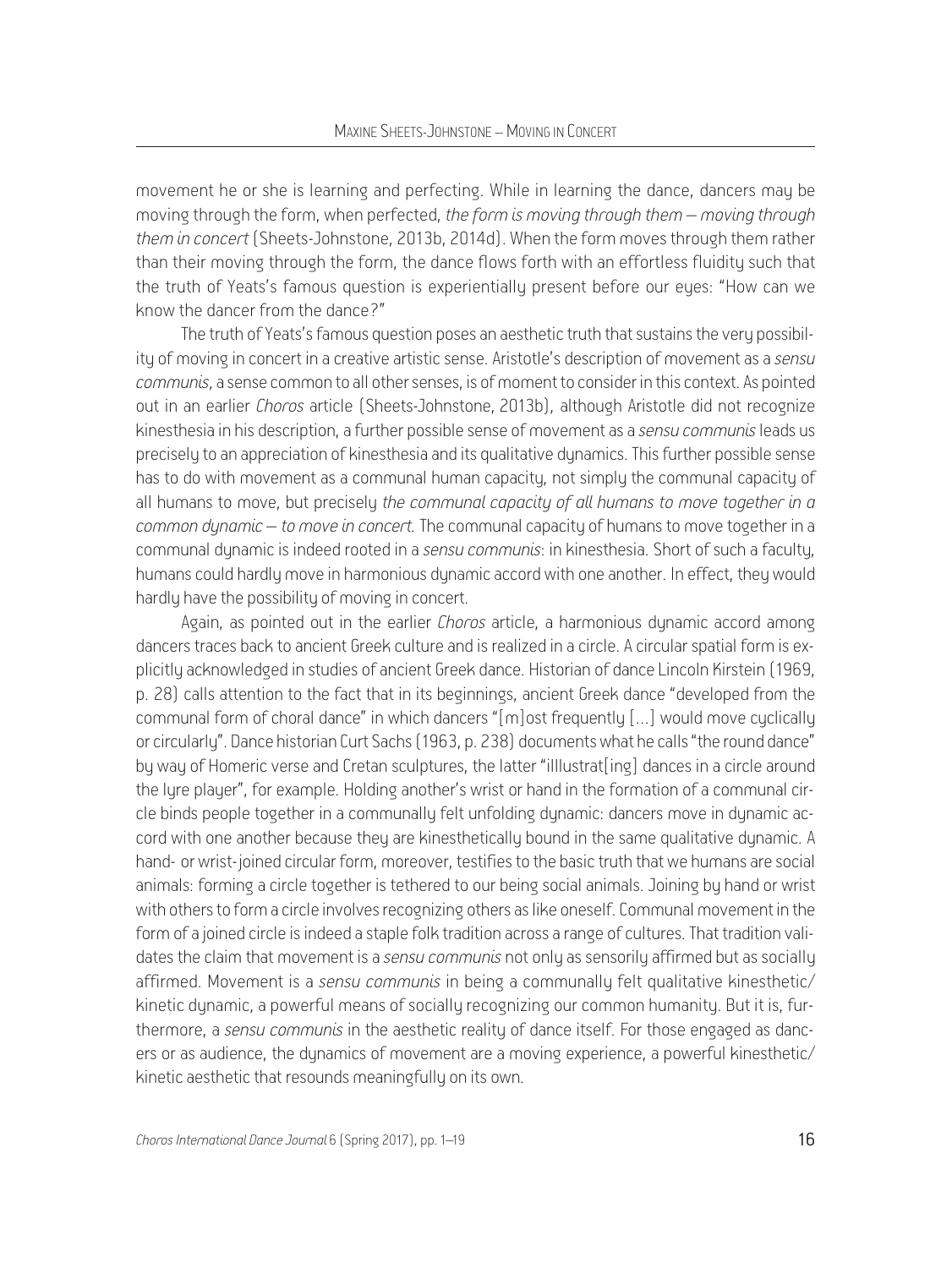Recognition of movement as a *sensu communis* thus has sizable implications for moving in concert. Perhaps the practice of 21st-century dance will realize its potential to bring together, that is, to celebrate commonalities. Not that cultural differences are to be squelched or overridden – that is definitely *not* what is meant – but that, especially in this age of globalization where a wider and wider awareness of others becomes not a welcome reality but a threatening one, the ties that bind us in a common humanity and common creaturehood would be well to acknowledge, respect, and be given prominence, for they define in the most basic sense who we are: animate forms of life who, through their natural heritage, have both extraordinary possibilities of movement and the capacity to become keenly aware of those possibilities. The art of dance leads the way to those possibilities by way of experiencing the sheer dynamics of movement and the thinking in movement that together anchor the practice, cultivation, and creativity of moving in concert.

### References

- Behnke, E. (2008) "Interkinaesthetic Affectivity: A Phenomenological Approach", *Continental Philosophy Review*, 41, pp. 143–161.
- Carpendale, J. I. M. and Lewis, C. (2012) "Reaching, Requesting, and Reflecting: From Interpersonal Engagement to Thinking", in Foolen, A., Lüdtke, U. M., Racine, T. P., and Zlatev, J. (eds) *Moving Ourselves, Moving Others*. Amsterdam/Philadelphia: John Benjamins Publishing, pp. 243–259.
- Cotterill, R. M. J. (1995) "On the Unity of Conscious Experience", *Journal of Consciousness Studies*, 2 (4), pp. 290–312.
- Cunningham, M. (1968) *Changes: Notes on Choreography*. Ed. F. Starr. New York: Something Else Press, Inc.
- Furuhjelm, M., Ingelman-Sundberg, A.and Wirsén, C. (1977) *A Child Is Born.* Rev. ed. New York: Delacorte Press/Seymour Lawrence.
- Humphrey, D. (1959) *The Art of Making Dances*. Ed. B. Pollack. New York: Grove Press, Inc.
- –––– (1979) "What A Dancer Thinks About", in Brown, J. M. (ed.) *The Vision of Modern Dance*. Princeton: Princeton Book Company, pp. 55–64.
- Kelso, J. A. Scott (1995) *Dynamic Patterns: The Self-Organization of Brain and Behavior*. Cambridge, MA: Bradford Books/MIT Press.
- –––– (2009) "Coordination Dynamics", in Meyers, R. A. (ed.) *Encyclopedia of Complexity and System Sciences*. Berlin: Springer-Verlag, pp. 1537–1564.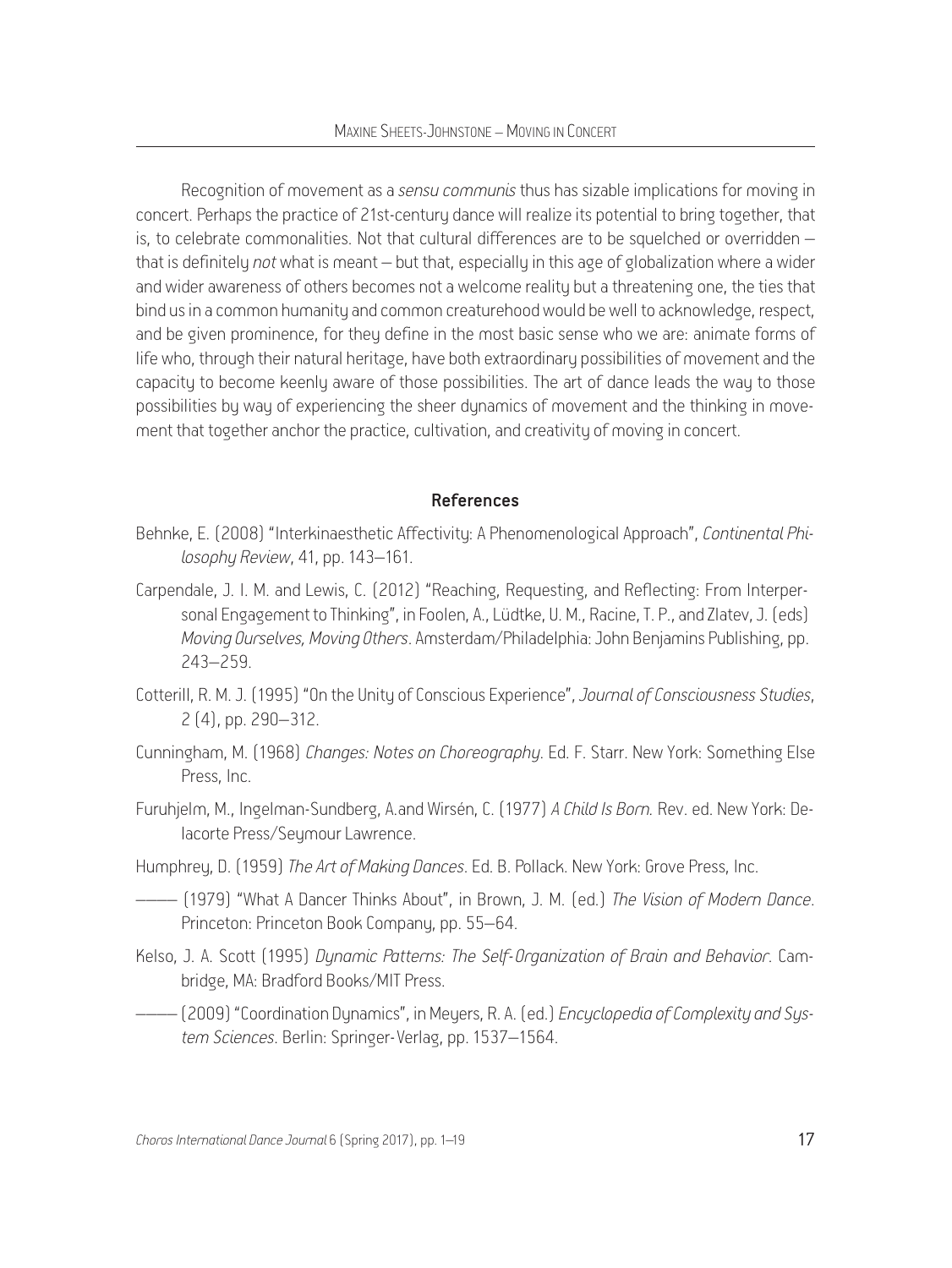- Kelso, J. A. Scott, Dumas, G. and Tognoli, E. (2013) "Outline of a General Theory of Behavior and Brain Coordination", *Neural Networks*, 37, pp. 120–131.
- Kelso, J. A. Scott and Fuchs, A. (2016) "The Coordination Dynamics of Mobile Conjugate Reinforcement", *Biological Cybernetics*, 110 (1), pp. 41–53. DOI: 10.1007/s00422-015-0676-0.
- Kirstein, L. (1969) *Dance: A Short History of Classic Theatrical Dancing*. New York: Dance Horizons, Inc.
- Meltzoff, A. N. and Moore, M. K. (1977) "Imitation of Facial and Manual Gestures by Human Neonates", *Science*, 198, pp. 75–78.
- –––– (1983) "Newborn Infants Imitate Adult Facial Gestures", *Child Development*, 54, pp. 702–709.
- Montero, B. (2006) "Proprioception as an Aesthetic Sense", *The Journal of Aesthetics and Art Criticism*, 64 (2), pp. 231–242.
- Overgaard, S. (2003) "The Importance of Bodily Movement to Husserl's Theory of *Fremderfahrung*", *Recherches Husserliennes*, 19, pp. 55–65.
- Polk, W. (2013) "What It Means To Be Deaf", *The New York Review of Books*, April 4, p. 74.
- Rothfield, P. (2005) "Differentiating Phenomenology and Dance", *Topoi*, 24, pp. 43–53.
- Sachs, C. (1963) *World History of the Dance*. New York: W. W. Norton & Co.
- Sartre, J.-P. (1956) *Being and Nothingness*. Ed. and trans. Η. E. Barnes. New York: Philosophical Library.
- Scaife, M. and Bruner, J. S. (1975) "The Capacity for Joint Visual Attention in the Infant", *Nature*, 253, pp. 265–266.
- Sheets-Johnstone, M. (1966) *The Phenomenology of Dance*. Madison: University of Wisconsin Press. 2nd eds.: 1979. London: Dance Books Ltd.; 1980. New York: Arno Press. 50th anniversary ed. 2015a. Philadelphia: Temple University Press.
- –––– (1981) "Thinking in Movement", *Journal of Aesthetics and Art Criticism*, 39 (4), pp. 399– 407. Expanded version in Sheets-Johnstone, M. (1999a) / exp. 2nd ed. (2011), Ch. 12, and Sheets-Johnstone, M. (2009), Ch. II.
- –––– (1999a) / exp. 2nd ed. (2011) *The Primacy of Movement*. Amsterdam/Philadelphia: John Benjamins Publishing.
- –––– (1999b/2009) "Emotions and Movement: A Beginning Empirical-Phenomenological Analysis of Their Relationship", *Journal of Consciousness Studies*, 6 (11–12), pp. 259–277. Included as Chapter VIII in Sheets-Johnstone, M. (2009) *The Corporeal Turn: An Interdisciplinary Reader*. Exeter, UK: Imprint Academic, pp. 195–218.